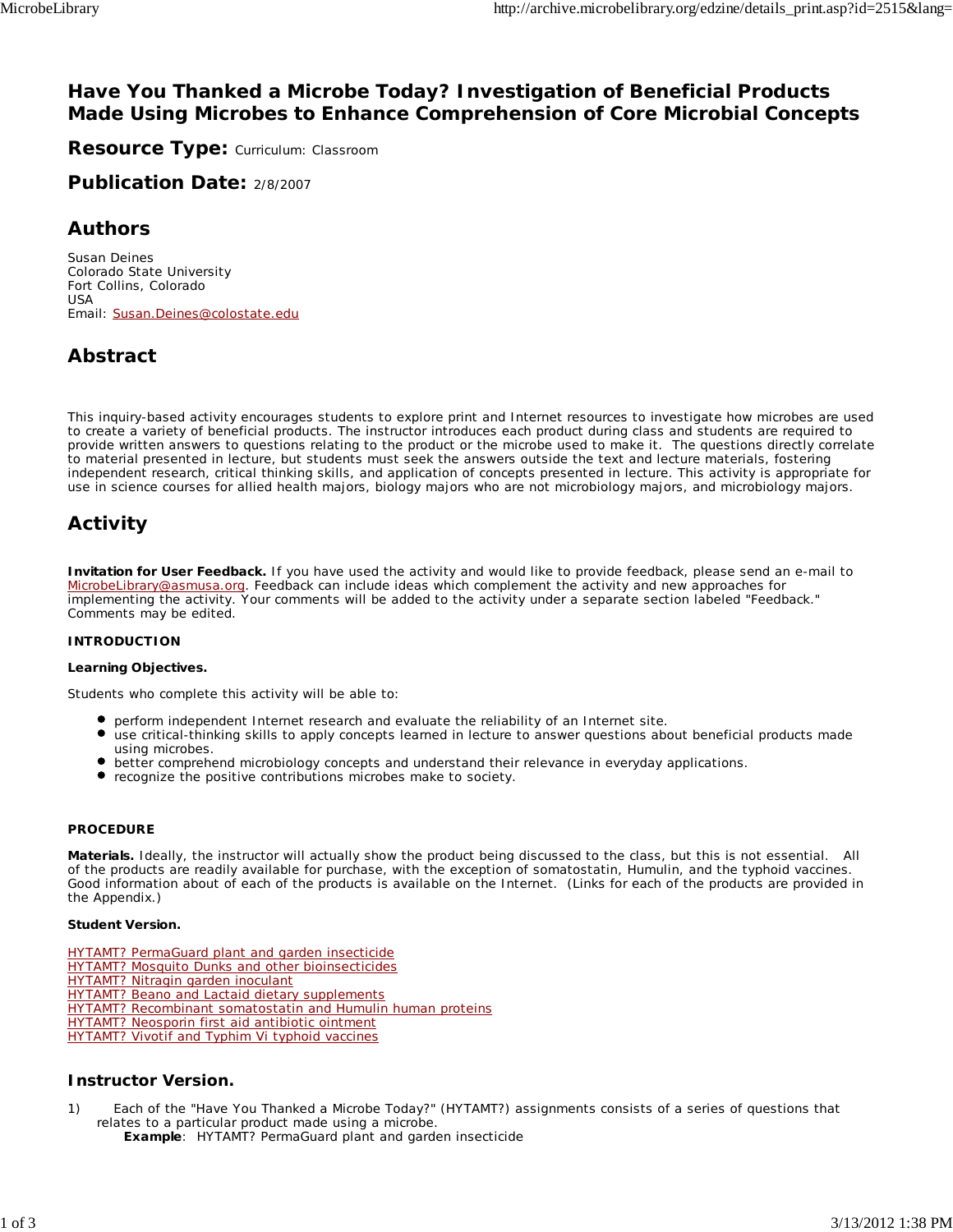2) The assignment for a particular product is made after I have introduced the microbiology concepts that pertain to that product in lecture. The topics addressed in the questions are listed at the beginning of the answer key for each activity.

**Example:** Five kingdom and three domain classification systems and cell wall structure and function, specifically, cell wall composition of diatoms.

3) At the end of the lecture period, I present the product to the students, describe its function, and when possible, show the actual product to the class.

**Example**: I show the students a bottle of PermaGuard plant and garden insecticide and shake out a small amount of the powder for them to see. I describe how plants, and the soil around them, are dusted with the powder to control insects that feed on the plants.

4) I then pass out the question set corresponding to the product and tell the students that the questions address microbiological concepts already presented in lecture, and that they will not find the answers in the textbook but must look for them in their lecture notes and on the Internet.

**Note:** When I present the first HYTAMT? assignment, I explain that it is important to evaluate Internet sites to determine if they can be trusted. I go over some guidelines for the students to use and provide them with a list of useful criteria, along with some good Internet links. (This information sheet is provided with the answer keys.)

 **Example**: The students must look up information about the product, identify the active ingredient of microbial origin, determine what microbe is the source of this ingredient, and describe how this ingredient kills insect larvae.

5) The students are given 1 week to submit answers to the question set, and their answers are graded on accuracy and completeness. I then go over the material in class when the question sets are returned, emphasizing those microbiology concepts that were presented in lecture to demonstrate their relevance in everyday applications.

#### **Problems and Caveats.**

I have found that students will sometimes plagiarize material, particularly if they do not really understand what they are reading. To reduce the incidences of plagiarism, I include a statement in the syllabus telling students that plagiarized answers will not be graded, and I restate this policy when I make the first HYTAMT? assignment. Because it is often difficult to immediately determine if an answer is plagiarized, I have found it helpful to require students to either cite their sources or include a paper copy of the sources with their answers.

The most common complaint I receive from students is that too much time and effort are required to find the information to answer the questions. To help alleviate this problem I sometimes provide web links to help students access the information. The students must still read and understand the material in order to find the information that they need, but it reduces their sense of frustration. Another possible solution would be to have students post websites and develop a class collection of reliable web resources.

Other suggestions include weighting the assignments more heavily to better reflect the amount of effort required or allowing students to collaborate as groups on the assignments. Although I have not done this, I think that groups of students could create a poster presenting some of the products and the relevant microbiology concepts associated with them.

#### **Suggestions for determining student learning.**

Students are graded on the quality and accuracy of their written answers. I allot ten points for each HYTAMT? assignment, for a total of sixty points. These sixty points represent 12% of the total points possible in the course. A specific breakdown of point distribution follows.

|                       | <b>Graded Exams and Assignments</b>          | <b>Points</b> |
|-----------------------|----------------------------------------------|---------------|
| $\cdot$               | Three in-class exams (each worth 100 points) | 300           |
| Final exam<br>$\cdot$ |                                              | 110           |
|                       | Six HYTAMT? assignments (10 points each)     | 60            |
|                       |                                              | Total<br>470. |

#### **Field Testing.**

I have used this exercise in my General Microbiology course for the last 5 years. This is a small class of about thirty students, most of whom have a background in general biology and chemistry, but many of whom are not microbiology majors. Student evaluations reflect that these exercises helped students gain a better appreciation for the positive role microbes play in everyday life. In addition, students frequently comment that the HYTAMT? exercises helped them understand how to apply what they learned in class.

| Question (84 students surveyed)                                | SΑ    |       |      |      | SD   |
|----------------------------------------------------------------|-------|-------|------|------|------|
| "The Have You Thanked a Microbe Today? assignments             | 34.5% | 52.4% | 3.6% | 3.6% | 2.0% |
| increased my understanding of the beneficial role microbiology |       |       |      |      |      |
| plays in everyday life."                                       |       |       |      |      |      |
| Ctronally opens<br>CA                                          |       |       |      |      |      |

SA = Strongly agree

- $A = \text{Agree}$
- $N =$  Neutral
- $D = Disagree$

SD = Strongly disagree

#### **Student Comments**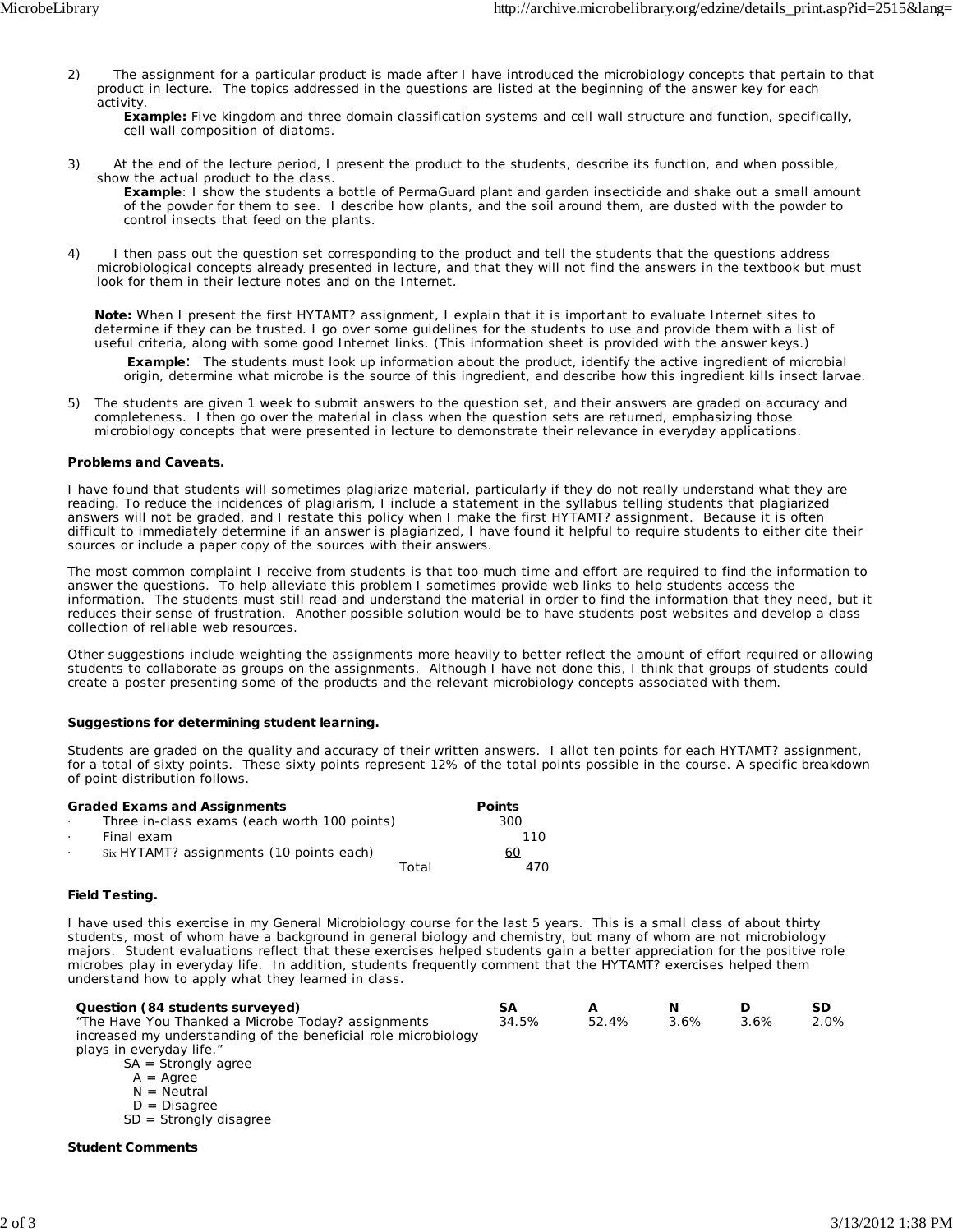- "I like being able to apply what I learn to a real life situation."
- "This really made me able to apply microbiology to my life and made it something I can have and take an active role in."
- "It taught me about how we can apply knowledge learned here to the real world."
- "I thought these were interesting and helpful to see practical applications of our classroom knowledge."
- "These were difficult, but it also helped to increase my understanding on the subject."
- "I really like this. I was able to relate to the things that we talked about."
- "Helpful. I didn't think I understood fermentation until the Beano assignment."

"Very useful. I liked the use of household products that you wouldn't think have anything to do with micro."

#### **Student Data.**

Students typically do very well on these assignments. The average grade received for all six of the HYTAMT? assignments is 82.38%. I have found that students who do not score as well as they would like on the written exams are especially appreciative of this opportunity to improve their grades.

#### **SUPPLEMENTARY MATERIALS**

#### **Possible Modifications.**

I have used HYTAMT? as an extra credit exercise in my large (~100 students) lecture course for nonscience majors. The majority of the students enrolled in this class have very little background in the biological sciences. Due to the large enrollment in this course, I have adapted the question sets so that they can be offered and graded electronically. Although I don't feel that students learn as much as they do when they are required to write an answer, I think they still benefit from the exercise.

#### **Answer Keys**

How to Evaluate an Internet Source

- HYTAMT? PermaGuard plant and garden insecticide answer key
- HYTAMT? Mosquito Dunks and other bioinsecticides answer key
- HYTAMT? Nitragin garden inoculant answer key
- HYTAMT? Beano and Lactaid dietary supplements answer key
- HYTAMT? Recombinant somatostatin and Humulin therapeutic proteins answer key
- HYTAMT? Neosporin first aid antibiotic ointment answer key
- HYTAMT? Vivotif and Typhim Vi typhoid vaccines answer key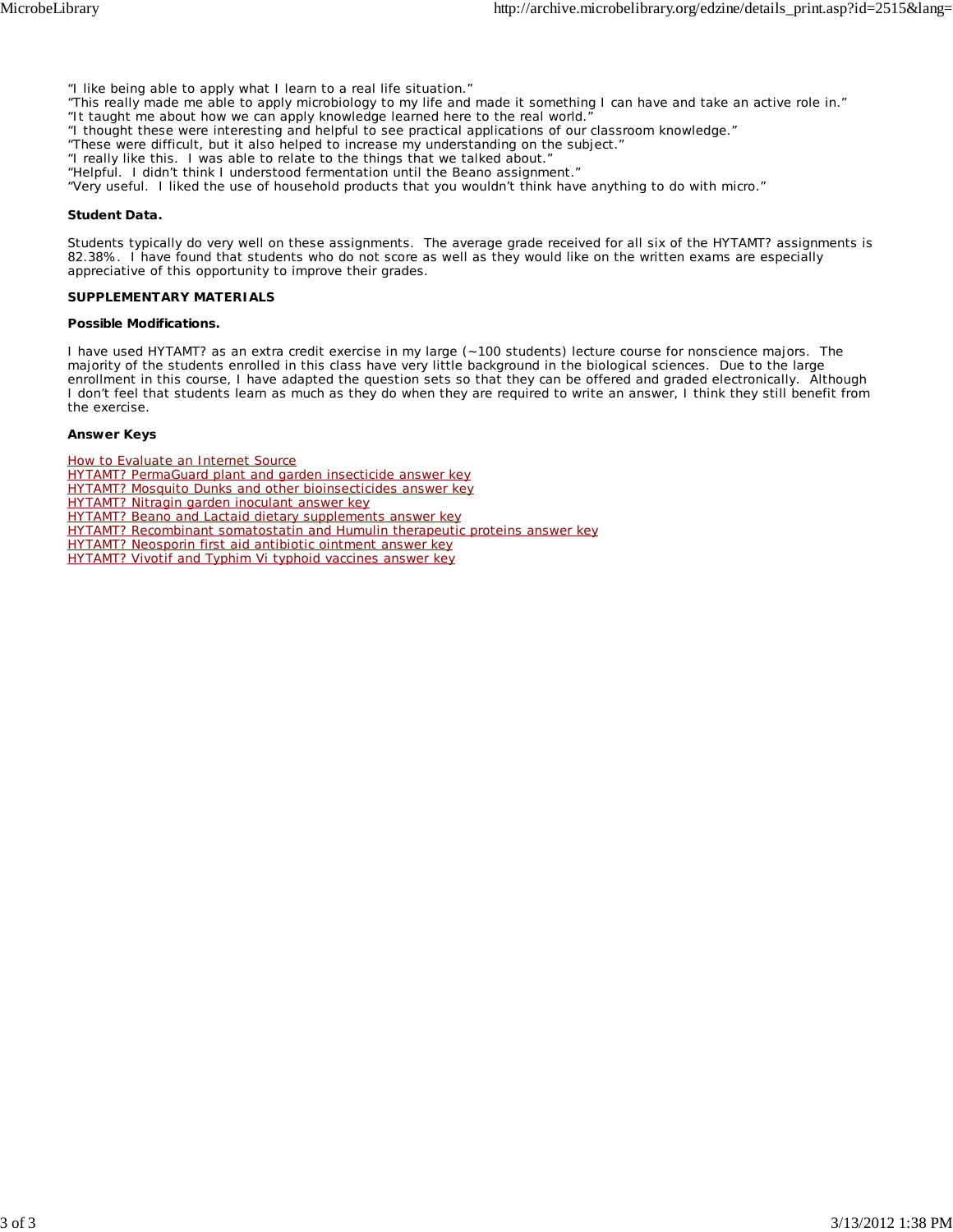#### **Have You Thanked a Microbe Today? PermaGuard Garden and Plant Insecticide**

Name **Name** 

#### **Use your lecture notes and Internet resources to answer the following questions.**

A list of ingredients from the label of a bottle of PermaGuard Garden and Plant Insecticide

| <b>ACTIVE INGREDIENTS:</b>        |  |
|-----------------------------------|--|
|                                   |  |
| Technical Piperonyl Butoxide 1.0% |  |
|                                   |  |
| INERT INGREDIENTS10.4%            |  |
|                                   |  |

1. Which of the active ingredients in PermaGuard Garden and Plant Insecticide is of **microbial** origin?)

2. The microbes used to make this active ingredient are classified as:

\_\_\_\_\_\_\_\_\_\_\_\_\_\_\_\_which are members of the kingdom \_\_\_\_\_\_\_\_\_\_\_\_\_\_\_\_\_\_\_\_\_\_\_and the domain \_\_\_\_\_\_\_\_\_\_\_\_\_\_\_\_\_\_\_**.**

- 3. What is the common name for the microbes that are responsible for making this ingredient? (You don't need to know the genus and species names, just the common name.)
- 4. Explain how or why this type of microbe is involved in the creation of this ingredient.
- 5. Identify the specific component in this ingredient that kills insects and its function with respect to the microbes that create it.
- 6. In **your own words**, explain how this component kills insects.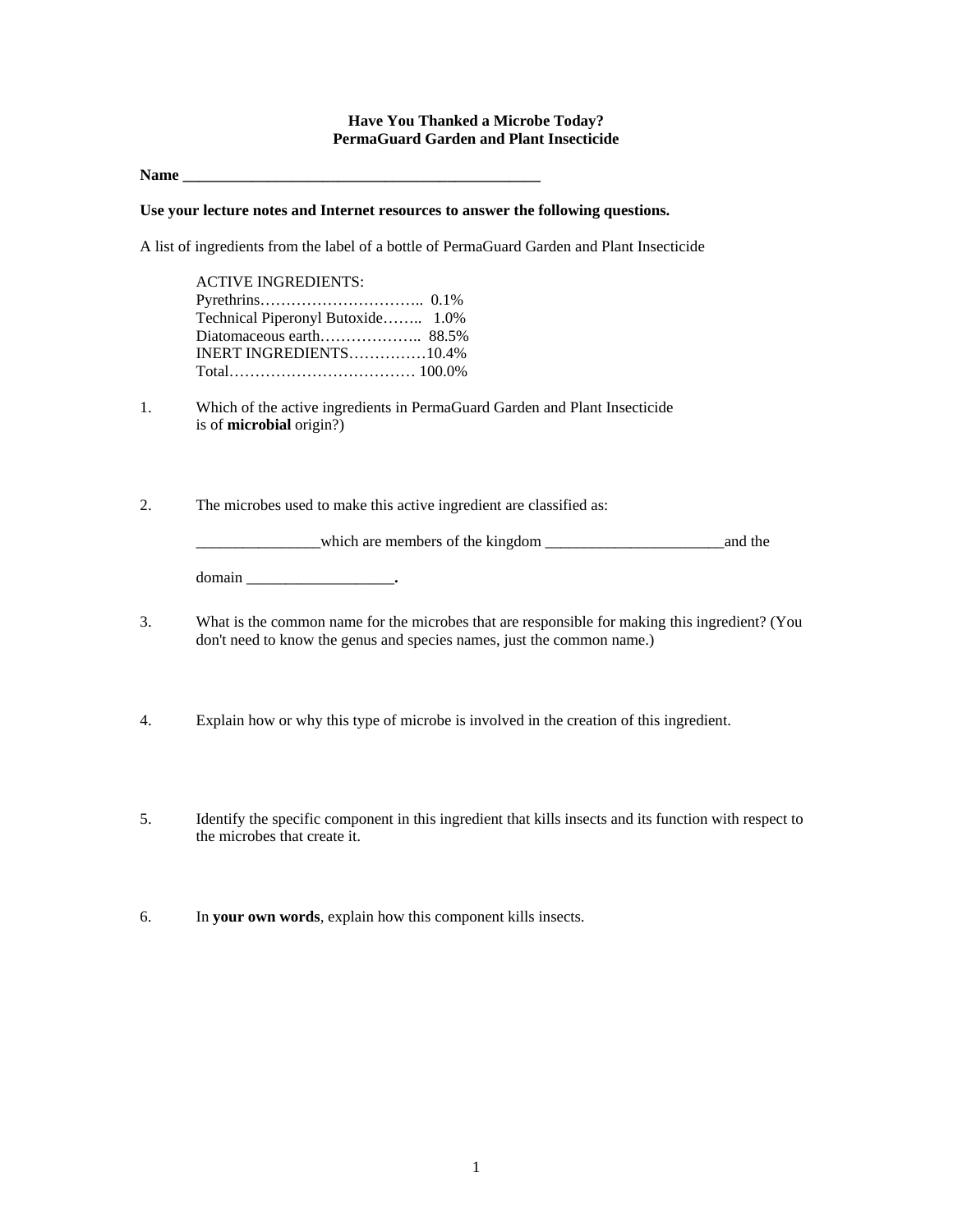#### **Have You Thanked a Microbe Today? Mosquito Dunks and Other Bioinsecticides**

Name

#### **Use your lecture notes and Internet resources to answer the following questions.**

A list of ingredients from the label of Mosquito Dunks, which are used to control mosquito populations.

- ACTIVE INGREDIENT: *Bacillus thuringiensis* Berliner var *Israelensis*, Serotype H-14 primary powder, 7000 *Aedes aegypti* international toxic units (ITU) per milligram (dry weight basis)… 10%
- INERT INGREDIENTS…………………………………………………………………….. 90%
- 1. The bacterium *Bacillus thuringiensis* subspecies *israelensis* (Bti) is used to create a bioinsecticide for the control of mosquito larvae populations.
	- a. What do members of this genus produce? (Think about a related species discussed in class.)
	- b. What is the active ingredient in Bti products? (What actually kills the insect?)
	- c. The bacterium produces this active ingredient at the same time that it produces
	- d. Describe, in some detail, how Bti kills insect larvae.
	- e.. Why is Bti toxic when ingested by insect larvae, but not when ingested by humans and animals?

2. Nolo Bait, which contains *Nosema locustae*, an intracellular protozoan has been licensed by the Environmental Protection Agency as a control measure for grasshoppers.

- a. How does *N. locustae* kill grasshoppers?
- b. Nolo Bait is also called "Grasshopper Spore." How is it **different from** endospores produced by bacteria?
- c. What characteristic does *N. locustae* share with the protist *Mixotricha paradoxa*, the organism discussed in the article, "The Beast With Five Genomes?"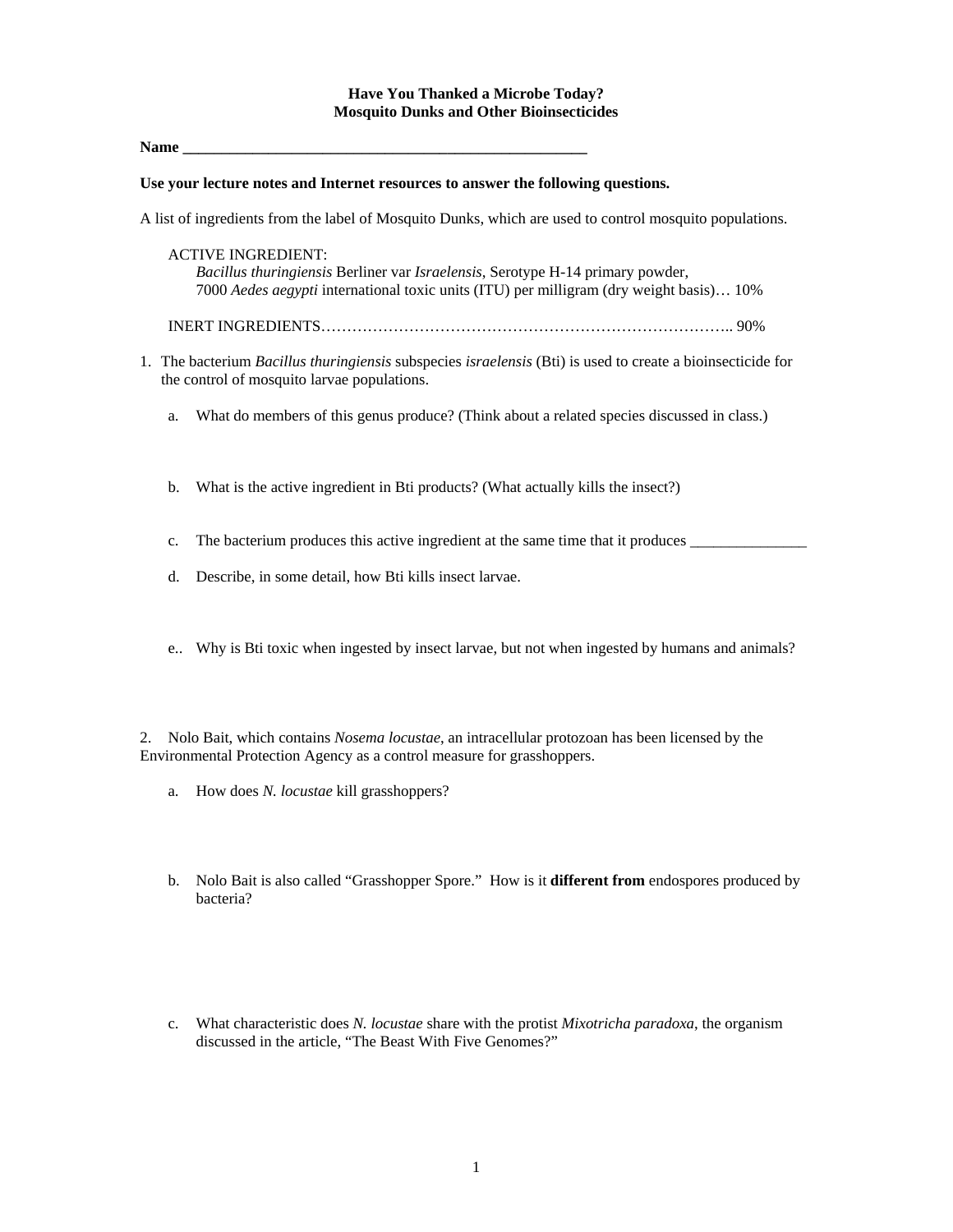- 3. *Photorhabdus luminescens* is, perhaps, the most unusual microbe yet proposed to be used as a bioinsecticide.
	- a. *P. luminescens* is what type of microbe?
	- b. *P. luminescens* lives in a symbiotic relationship with what other organism? Please provide a brief description of this type of organism in your answer.
	- c. This symbiotic relationship would be best termed as \_\_\_\_\_\_\_\_\_\_\_\_\_\_\_\_\_\_\_\_\_\_\_\_\_\_\_\_\_\_\_\_\_\_\_\_**.**
	- d. Explain the role *P. luminescens* plays in killing insect larvae.
	- e. This pathogen is named for the possession of what unique characteristic?

5. As far as I know, *P. luminescens* has not yet been approved for use by the Environmental Protection Agency, possibly because a related species, *P. asymbiotica*, has been documented to cause disease in humans.

What are the symptoms of disease caused by *P. asymbiotica*?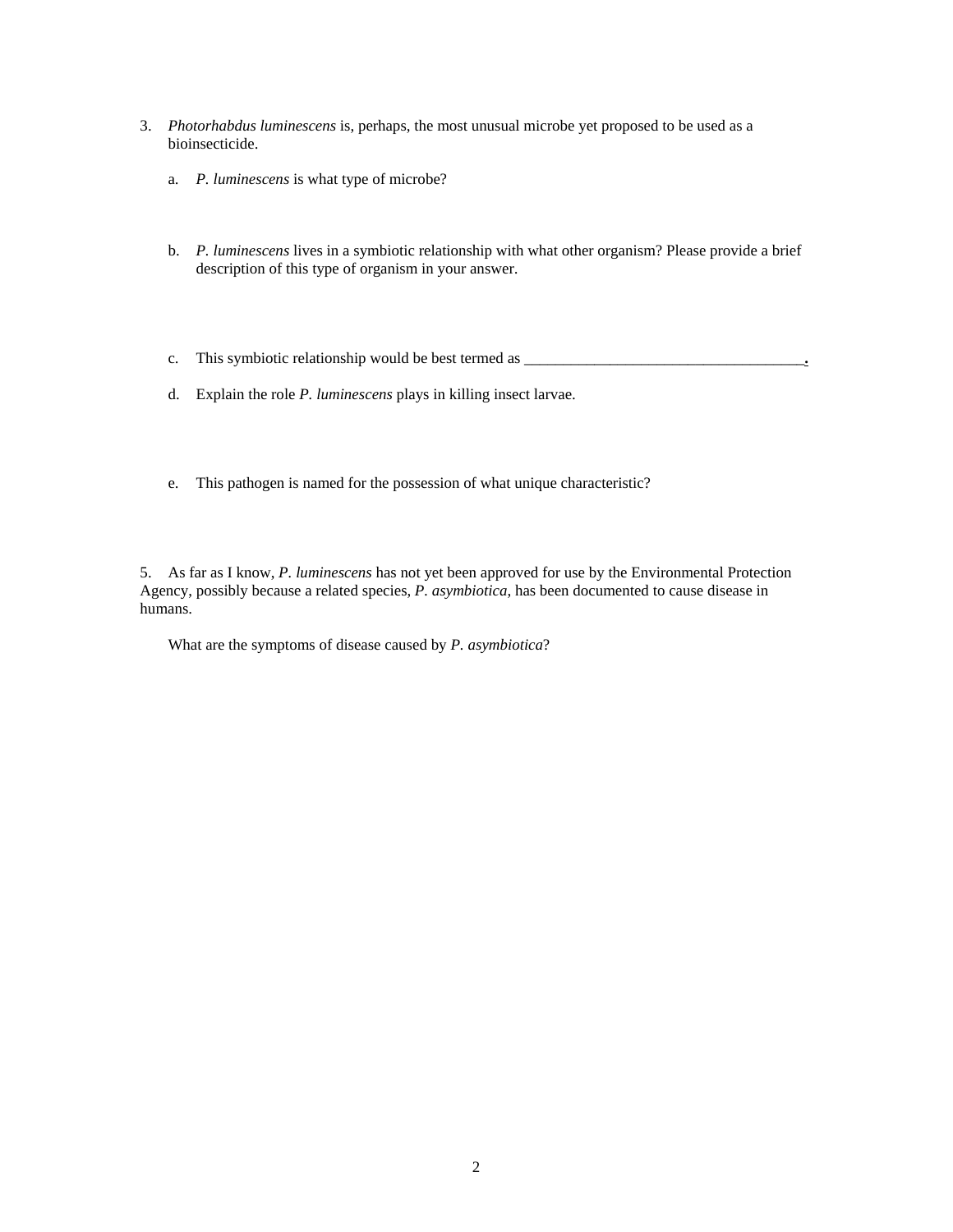# **Have You Thanked A Microbe Today? Nitragin Garden Inoculant**

Name

#### **Use your lecture notes and Internet resources to answer the following questions.**

Below is the label from a package of Nitragin Garden Inoculant.

#### FOR PEAS, SNAP & LIMA BEANS

Contains *Rhizobium leguminosarum* biovar *viceae, Rhizobium leguminosarum* biovar *phaseoli, Bradyrhizobium* spp.

Inoculate bean, pea, lima bean and sweet pea seeds with nitrogen-gathering bacteria to ensure bigger yields and better quality. These naturally occurring bacteria aid growth of plants and add to soil fertility.

- 1. Why is this product recommended for bean, pea, lima bean, and sweet pea plants?
- 2. "Nitrogen gathering" bacteria "fix" nitrogen. Write out the chemical equation for this process.
- 3. Is nitrogen fixation an example of an oxidation or a reduction? Explain your answer. (1)
- 4. Rhizobia are eubacteria. What other type of microbe fixes nitrogen?

Both of these microbes are **with all the set of these microbes** are **with all the set of the set of the set of the set of the set of the set of the set of the set of the set of the set of the set of the set of the set of t** 

- 5. Molecular nitrogen (nitrogen gas) makes up 78% of the Earth's atmosphere. Explain why  $N_2$  is unavailable for use by most organisms.
- 6. What do nitrogen-fixing microbes produce that allows them to use  $N_2$ ? (Explain what this substance does in your answer.)
- 7. Nitrogen fixation must occur in an anaerobic environment or an environment with low levels of oxygen. Why?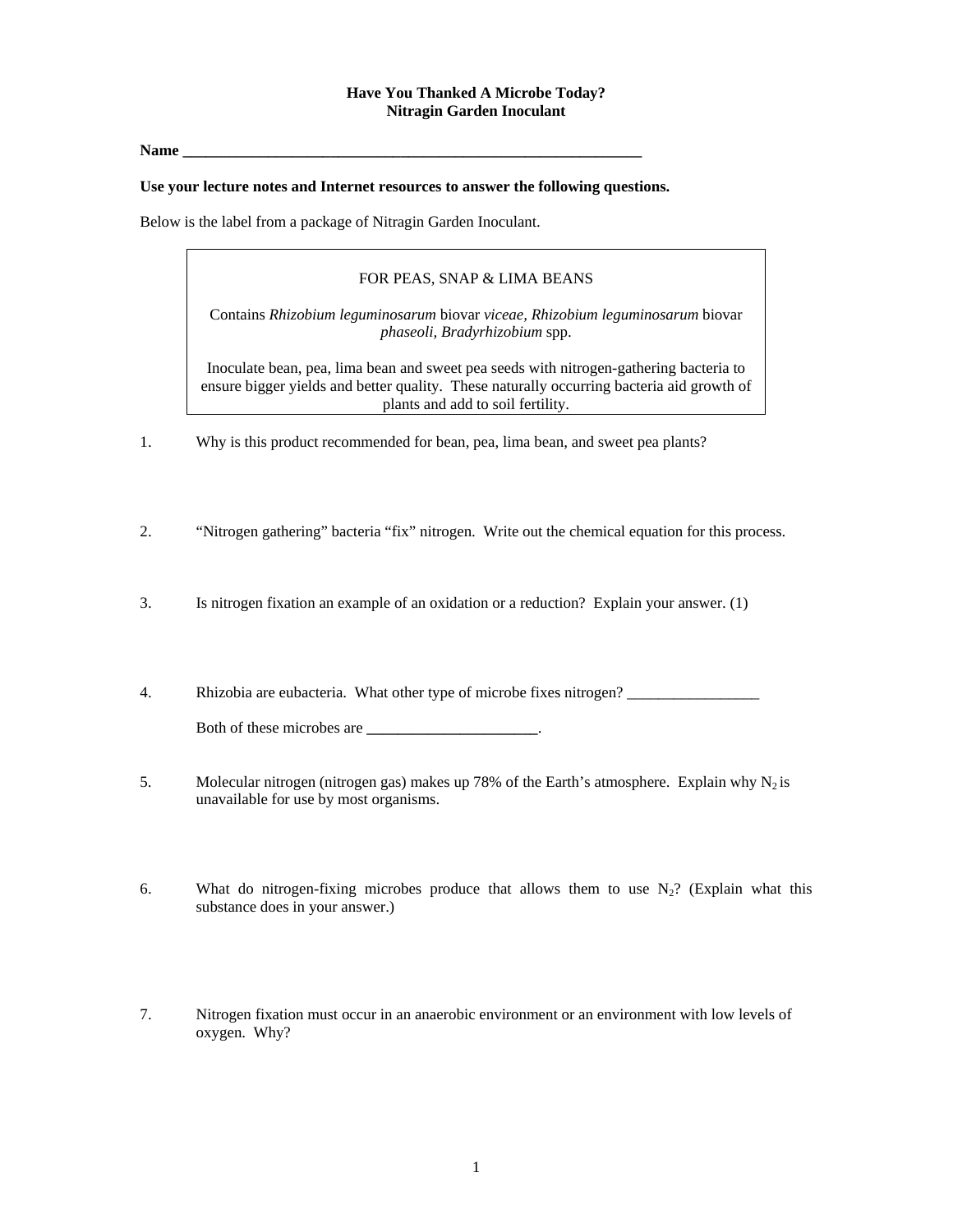- 8. *Rhizobium* spp. are aerobic bacteria. How do they provide the environment needed for nitrogen fixation?
- 9. a. Explain how nitrogen fixation directly aids the growth of plants. (1)
	- b. Many farmers practice crop rotation, planting corn or wheat in a field one year and soy beans or alfalfa in the same field the next year. What is the advantage to planting crops such as soy beans and alfalfa?
	- c. Where do humans and other animals acquire their nitrogen?
	- d. How do the nitrogen sources used by humans and other animals differ from  $N_2$  gas?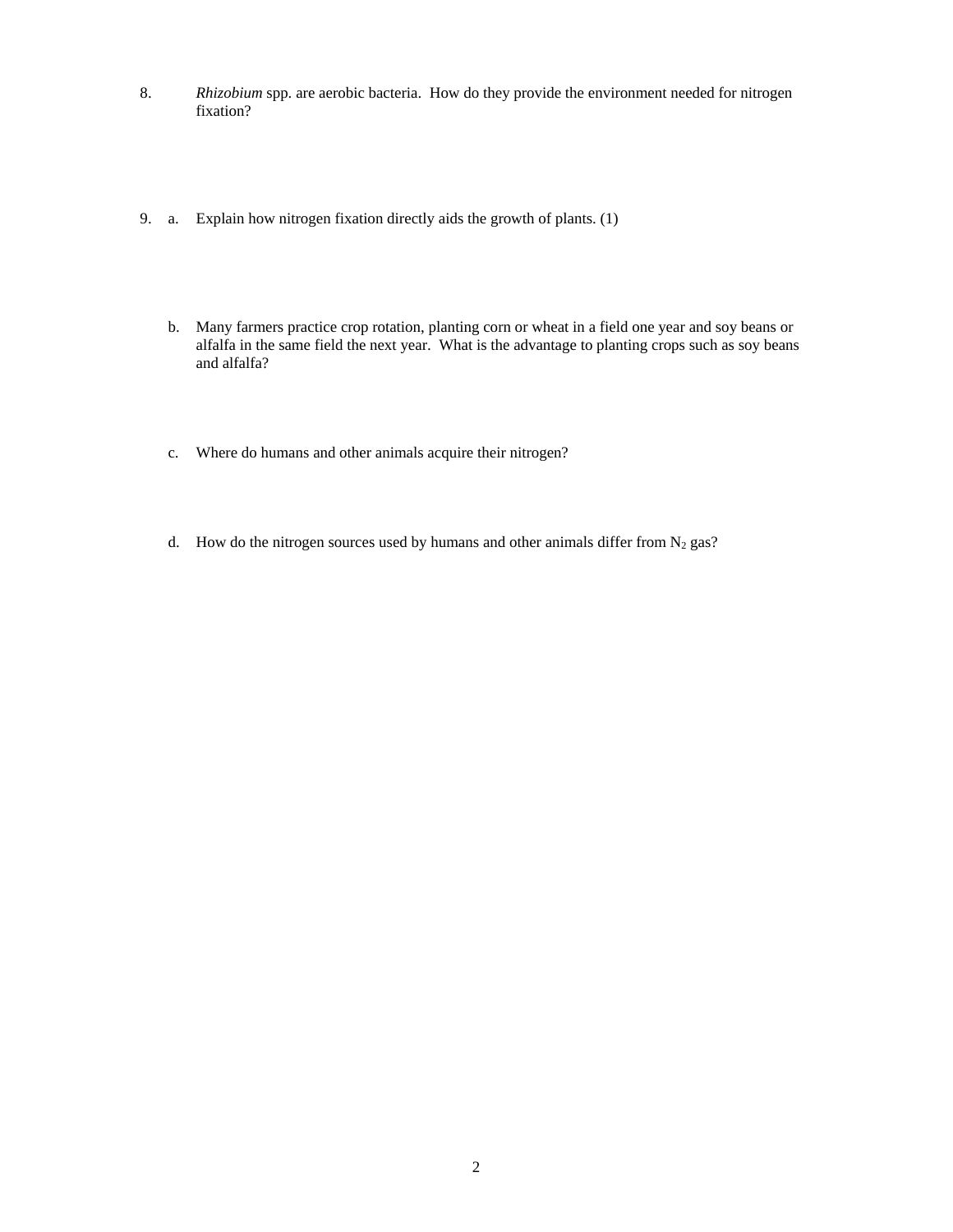## **Have You Thanked a Microbe Today? Beano and Lactaid Dietary Supplements**

#### **Name\_\_\_\_\_\_\_\_\_\_\_\_\_\_\_\_\_\_\_\_\_\_\_\_\_\_\_\_\_\_\_\_\_\_\_\_\_\_\_\_\_\_\_\_\_\_\_\_\_\_\_\_\_\_\_\_\_\_\_\_\_\_**

#### **Use your lecture notes and Internet resources to answer the following questions.**

The digestive supplements Beano and Lactaid are both made using microbes. Beano is an antiflatulent and Lactaid is used to reduce the cramps, gas, and diarrhea associated with lactose intolerance. Both of these products are made using microbes. Isn't microbiology glamorous?

- 1. *Aspergillus niger* produces the active ingredient in Beano and *Aspergillus oryzae* produces the active ingredient in Lactaid. What type of microorganisms are *A. niger* and *A. oryzae*?
- 2. a. What is the active ingredient in Beano?
	- b. What is the function of this compound, and how does it help prevent flatulence?
- 3. a. What is the active ingredient in Lactaid? (0.5)
	- b. What is the function of this compound? (1)
- 4. Both of these active ingredients are **enzymes**. Why would microbes like *A. niger* and *A. oryze* produce this type of substance? (1)

5. It is often stated that  $H_2S$  and methane gases are produced by anaerobic bacteria that ferment sugars. However, colon bacteria or coliforms, such as *Escherichia coli*, ferment sugars to acids and  $CO<sub>2</sub>$  gas. What two additional pathways might colon bacteria use to produce  $H<sub>2</sub>S$  and methane?

6. Explain how prokaryotes might use these two processes to produce methane and  $H_2S$  gases.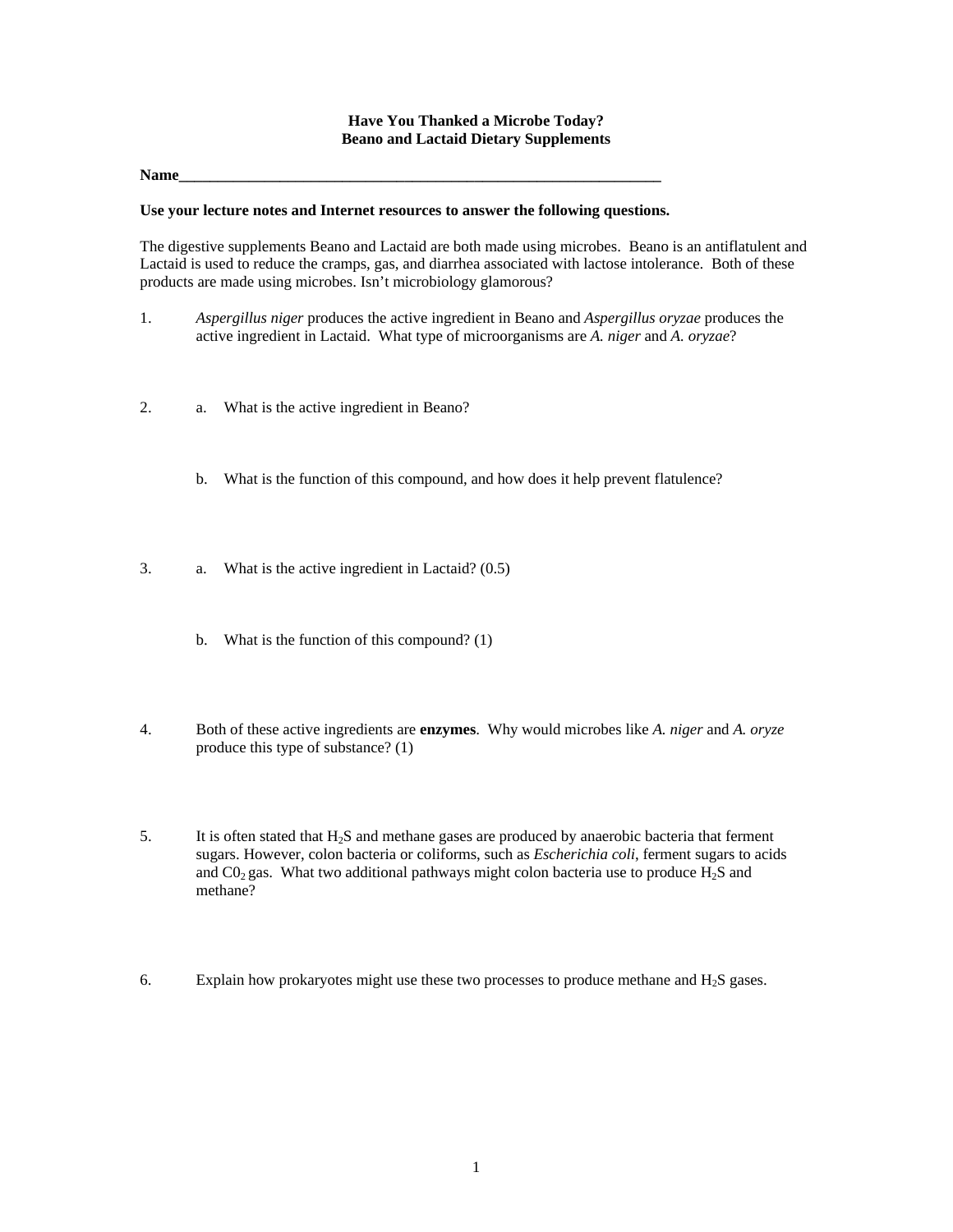## **Name \_\_\_\_\_\_\_\_\_\_\_\_\_\_\_\_\_\_\_\_\_\_\_\_\_\_\_\_\_\_\_\_\_\_\_\_\_\_\_\_\_\_\_\_\_\_\_\_\_\_\_\_\_\_**

## **Use your lecture notes and Internet resources to answer the following questions.**

In 1977, somatostatin, a human hormone, was the first human protein to be produced in *Escherichia coli* bacteria using recombinant technology. The human gene coding for the somatostatin protein was inserted into the pBR322 *E. coli* plasmid.



The pBR322 plasmid possesses genes coding for ampicillin and tetracycline resistance. These gene markers facilitate the detection of bacteria that take up the recombinant plasmid possessing the human gene for somatostatin. The transformed bacteria are plated on agar containing one of the antibiotics. After growth, replica plating is used to test the colonies for resistance to the other antibiotic.

- 1. Using the diagrams below:
	- a. Indicate which of the colonies is composed of bacteria containing the recombinant plasmid and explain how you know cells in the other colonies do not contain the recombinant plasmid.
	- b. Identify which of the three restriction enzyme(s) (*Bam*HI, *Pst*I, *Sal*I) could have been used to produce this result.
	- c. Explain how you determined which enzyme(s) could have been used.

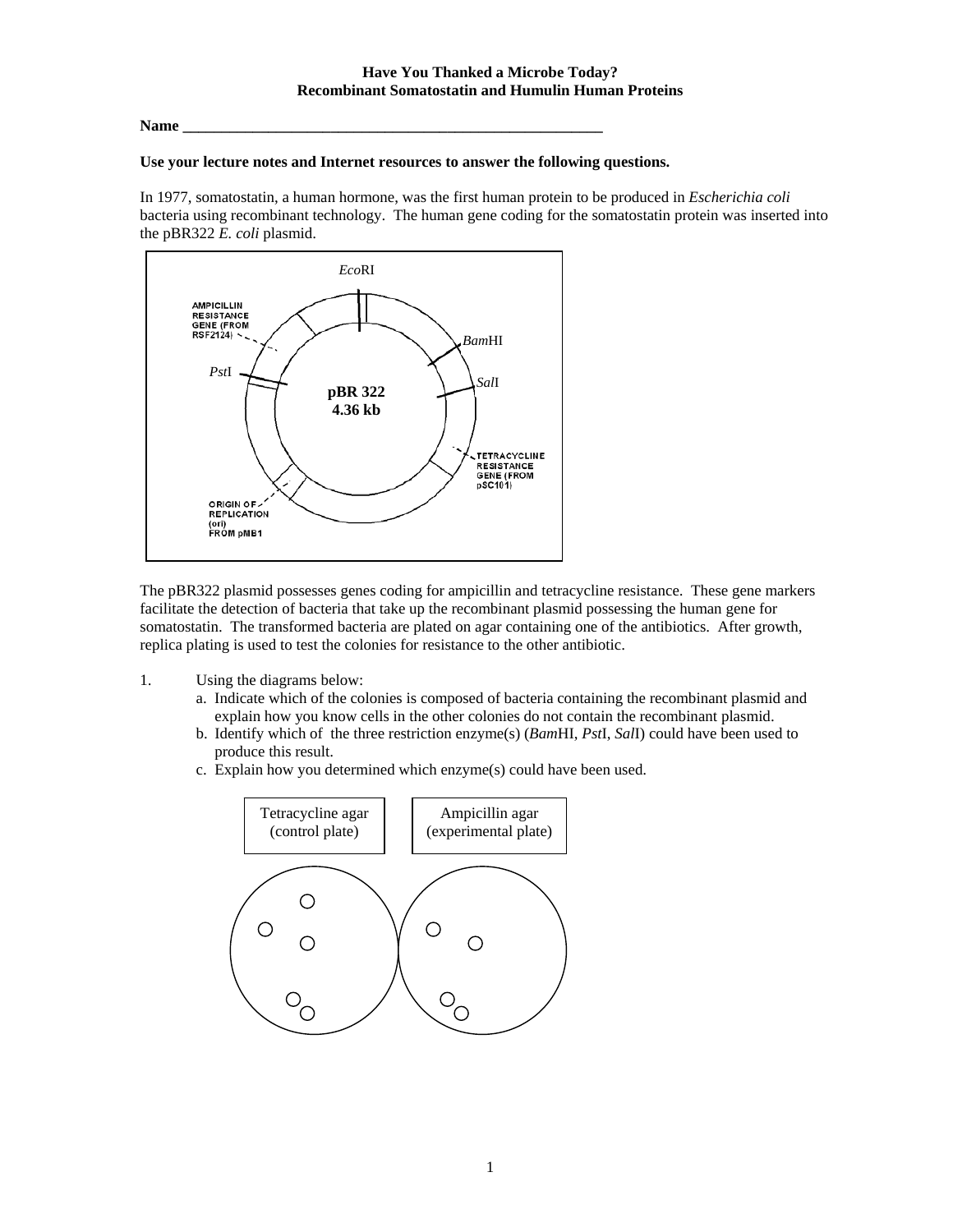

2. Look up each of the following restriction enzymes and diagram the DNA sequence and cutting sites for each. (Hint: Look up "cutting sites" for each of the enzymes.)

*Bam*HI *EcoRI Pst*I *Sal*I

3. The diagram below illustrates the DNA nucleotide sequence for the human somatostatin gene insert. Indicate on this diagram where *Eco*RI and *Bam*HI each cut the human DNA sequence. Be sure to indicate which enzyme is used to make each cut.

# $5'$  3' GAATTCATGGCTGGTTGTAAGAACTTCTTTTGGAAGACTTTCACTTCGTGTTAGTAGGATCC ATTAAGTACCGACCAACATTCTTGAAGAAAACCTTCTGAAAGTGAAGCACAATCATCCTAGG

4. Recombinant somatostatin was made using *Eco*RI and *Bam*HI to remove a piece of the pBR322 plasmid. The human gene insert that was cut with these same restriction enzymes was inserted into the plasmid. The diagram below illustrates how the human somatostatin DNA and the pBR322 plasmid DNA fit together using the "sticky" ends produced by these two enzymes.

Indicate on the diagram below which is plasmid and which is human DNA.

# 5' …GAATTCATGGCTGGTTGTAAGAACTTCTTTTGGAAGACTTCACTTCGTGTTAGTAGGATCC… 3' …CTTAAGTACCGACCAACATTCTTGAAGAAAACCTTCTGAAGTGAAGCACAATCATCCTAGG…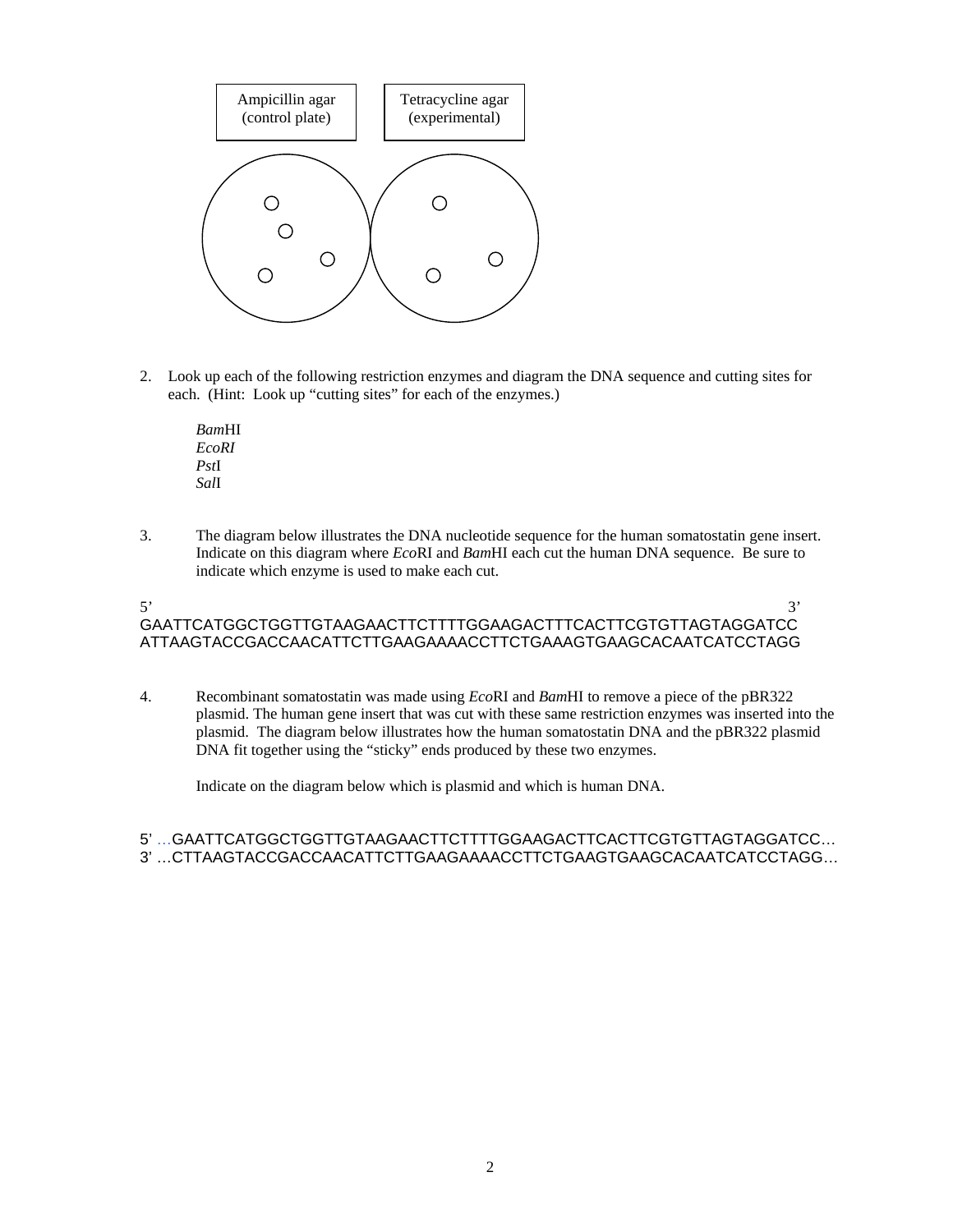- 5. Using the **noncoding DNA** sequence of the somatostatin gene below:
	- a. Transcribe the resulting **mRNA** sequence

First Position (5' End)

First Position (5' End)

- b. Identify the location of the start and stop codons for translation
- c. Use the codon table to translate the resulting amino acid sequence

|              | $\mathbf{U}$                                                    | $\mathbf C$                                            | A                                          | $\mathbf G$                                            |                              |
|--------------|-----------------------------------------------------------------|--------------------------------------------------------|--------------------------------------------|--------------------------------------------------------|------------------------------|
|              |                                                                 |                                                        |                                            |                                                        |                              |
| U            | UUU<br>L phe<br><b>UUC</b><br><b>UUA</b><br>L leu<br><b>UUG</b> | UCU<br><b>UCC</b><br><b>UCA</b><br>> ser<br><b>UCG</b> | UAU<br><b>UAC</b><br>tyr<br><b>UAA</b>     | $UGU$ .<br>UGC $\int$ cys<br><b>UGA</b><br><b>STOP</b> | U<br>$\mathcal{C}$<br>A<br>G |
|              |                                                                 |                                                        | $UAG \cup STOP$                            | <b>UGG</b><br>trp                                      |                              |
|              | <b>CUU</b><br><b>CUC</b><br><b>CUA</b><br>leu                   | <b>CCU</b><br><b>CCC</b><br><b>CCA</b><br>pro          | CAU<br>CAC<br>his                          | <b>CGU</b><br>CGC<br>CGA<br>arg                        | U<br>$\mathcal{C}$<br>A      |
| C            | <b>CUG</b>                                                      | CCG                                                    | CAA 7<br>$CAG$ $J$<br>gln                  | CGG                                                    | G                            |
| $\mathbf{A}$ | AUU<br><b>AUC</b><br>. ile<br><b>AUA</b>                        | <b>ACU</b><br><b>ACC</b><br><b>ACA</b><br>thr          | AAU<br>AAC $\Gamma$<br>asn                 | AGU<br>AGC $\sqrt{ }$<br>ser                           | U<br>$\mathcal{C}$<br>A      |
|              |                                                                 | <b>ACG</b>                                             | ר AAA<br>AAG $\int$ lys                    | AGA<br>$AGG$ $J$<br>arg                                | G                            |
|              | <b>AUG</b><br>met                                               |                                                        |                                            |                                                        |                              |
|              | (Start)                                                         |                                                        |                                            |                                                        |                              |
| G            | GUU<br><b>GUC</b><br><b>GUA</b><br>val<br><b>GUG</b>            | GCU<br>GCC<br><b>GCA</b><br>ala<br>GCG                 | GAU<br>GAC<br>asp<br>GAA<br>GAG $\int$ glu | GGU<br>GGC<br>GGA<br>gly<br>GGG                        | U<br>$\mathsf{C}$<br>A<br>G  |

Third Position (3' End) Third Position (3' End)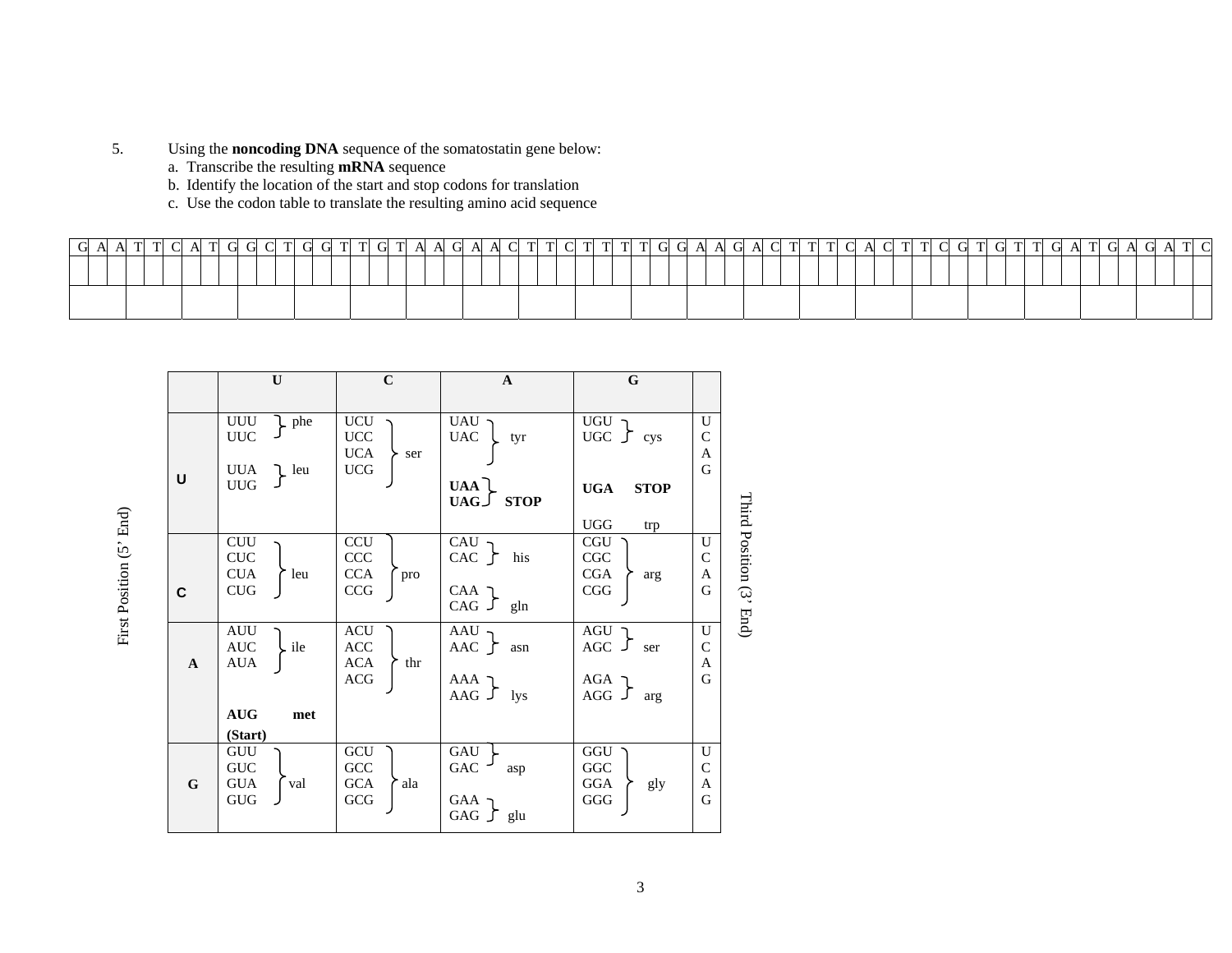Approval for the manufacture of recombinant human insulin occurred shortly after the introduction of recombinant somatostatin. Humulin, marketed by Eli Lily and Company in 1982, is created using a process similar to that used to make recombinant somatostatin. The following description of the product is included in their advertising.

"Humulin is used by more than 4 million people with diabetes around the world every day. Despite its name, this insulin does not come from human beings! It is made in a factory using a chemical process called recombinant DNA technology."

Fill in the blanks to describe the step-by-step process used to make Humulin. Use each of the terms listed below in your description. Each term must be used at least once, and may be used more than once.

> a) ampicillin h) human insulin gene b) transformation i) restriction enzymes c) recombinant plasmid i) gene vector d) recombinant organism k) sticky ends e) ligase l) amp<sup>r</sup>gene f) chromosome m) plasmid g) human insulin n) lysed

An *E. coli* cell is **6)** \_\_\_\_ to release a plasmid. One or more **7)** \_\_\_\_\_ are used to remove a piece of DNA from the plasmid. The same **8)** \_\_\_\_\_ are used to remove the **9)** \_\_\_\_\_ from a human **10)** \_\_\_\_\_. The cut **11) \_\_\_\_\_\_** DNA and the **12)** \_\_\_\_\_\_ are mixed together, and complementary bonds form between the two types of DNA due to the presence of **13)** \_\_\_\_\_\_. **14) \_\_\_\_\_\_** is added to complete annealing of the DNA segments. The resulting product, a **15)** \_\_\_\_\_\_, is used as a(n) **16)** \_\_\_\_\_\_. It is introduced into another *E. coli* cell using **17) \_\_\_\_\_**.

The **18) \_\_\_\_\_** also contains the **19) \_\_\_\_\_\_**, so cells which take up the **20) \_\_\_\_\_\_** can be detected because

only they will grow on agar containing **21) \_\_\_\_\_\_.** The *E. coli* cell is a(n) **22) \_\_\_\_\_\_** that will produce

**23) \_\_\_\_\_\_,** which can be purified for use in humans.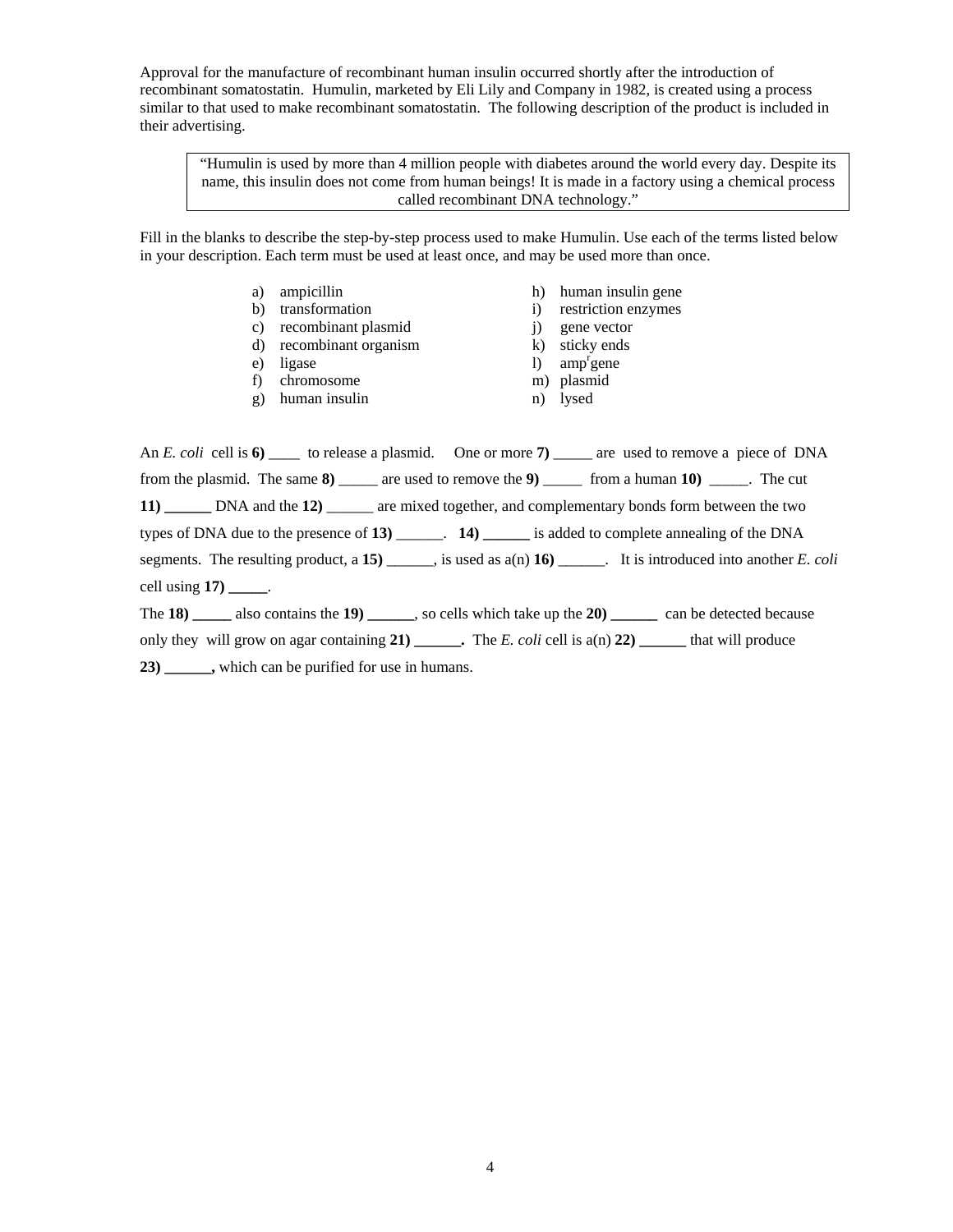## **Have You Thanked a Microbe Today? Neosporin First Aid Antibiotic Ointment**

**Name \_\_\_\_\_\_\_\_\_\_\_\_\_\_\_\_\_\_\_\_\_\_\_\_\_\_\_\_\_\_\_\_\_\_\_\_\_\_\_\_\_\_\_\_** 

**Use your lecture notes and Internet resources to answer the following questions.** 

The label below is from a tube of Neosporin.



- 1. Neosporin antibiotic ointment contains streptomycin, neomycin, and bacitracin. Of these three antibiotics, bacitracin is most similar to penicillin.
	- a. What type of microbe (virus, mold, yeast, protozoan, alga) produces penicillin?
	- b. What type of microbe (virus, mold, yeast, protozoan, alga) produces bacitracin?
	- c. Explain how penicillin inhibits bacterial growth.
	- d. Explain how bacitracin inhibits bacterial growth.
	- e. Why are bacitracin and penicillin selectively more toxic to bacterial cells than human cells?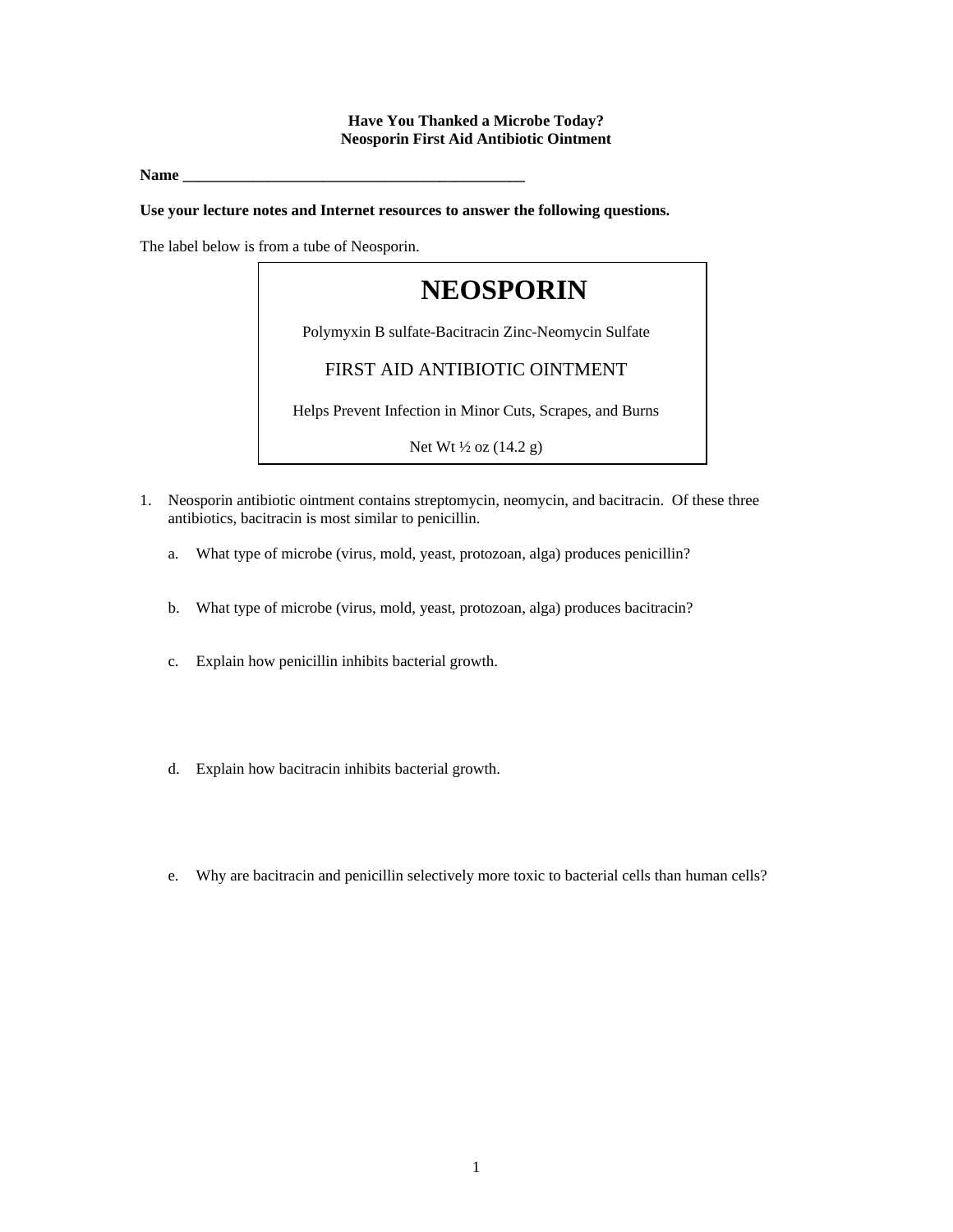- 2. Penicillins and cephalosporins are beta-lactam antibiotics. Plasmids coding for the beta-lactamase enzymes make the host bacterium resistant to these antibiotics. What does beta-lactamase do?
- 3. Methicillin-resistant strains of *Staphylococcus aureus* (MRSA) are resistant to penicillins and often to cephalosporins. Vancomycin is often the only antibiotic that can be used to effectively treat MRSA infections.

Vancomycin binds to the terminal D-alanine in peptidoglycan. Explain why this inhibits growth of *S. aureus*. (Please include a diagram of peptidoglycan in your answer.)

- 4. For some time, people have used tetracycline to treat malaria infections, although they did not know why it worked. I mentioned in class that the malarial organism possesses the remnants of a chloroplast, called an apicoplast.
	- a. Antibiotics are used to treat bacterial infections. What type of microbe causes malaria?
	- b. Briefly, describe how tetracycline works.
	- c. Why is tetracycline more selectively toxic to bacterial cells than to human cells?
	- d. The presence of the apicoplast supports what theory? Explain your answer.
	- e. How does tetracycline inhibit growth of the malarial organism?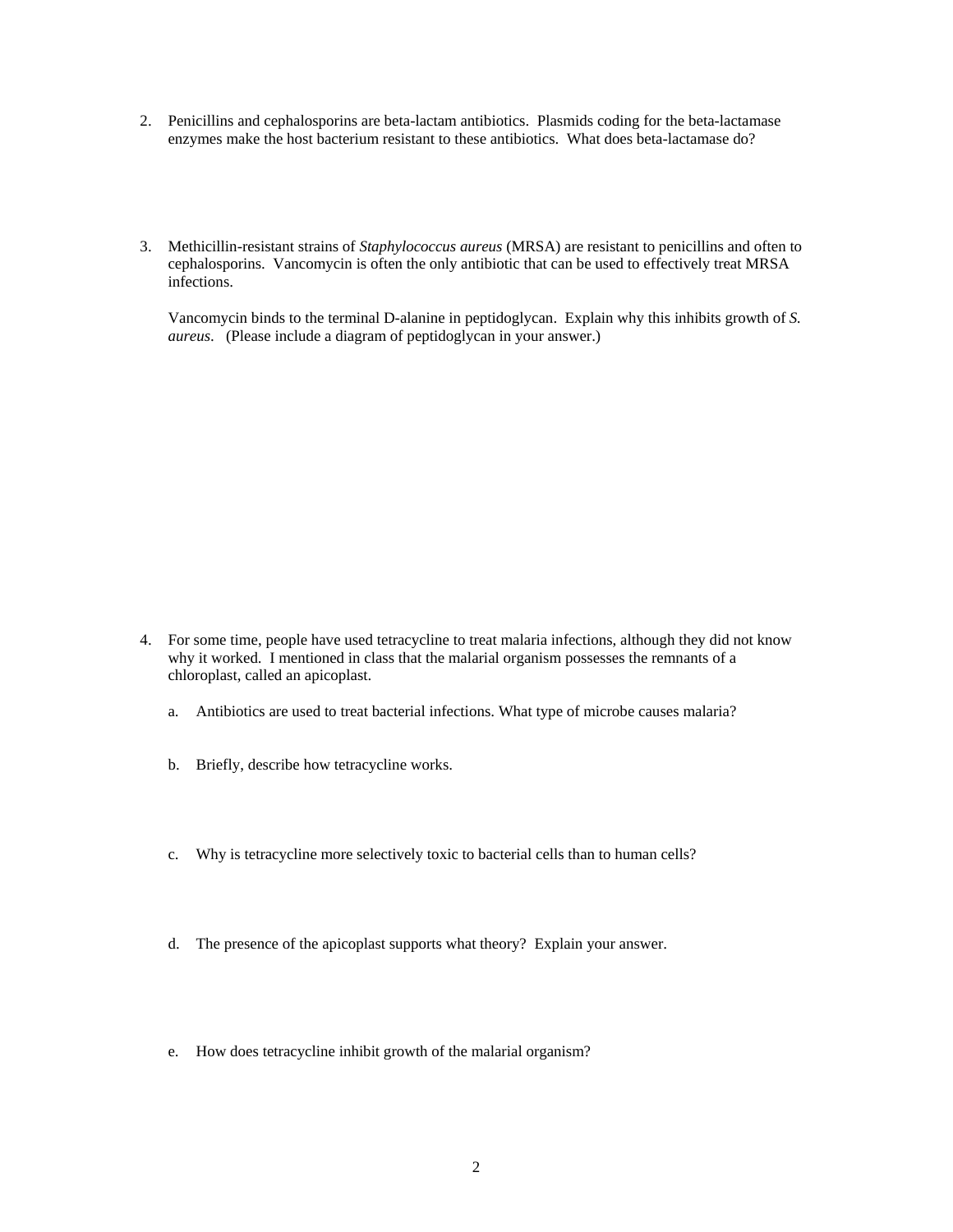#### **Name \_\_\_\_\_\_\_\_\_\_\_\_\_\_\_\_\_\_\_\_\_\_\_\_\_\_\_\_\_\_\_\_\_\_\_\_\_\_\_\_\_\_\_\_**

#### **Use your lecture notes and Internet resources to answer the following questions.**

1. The information below is from a box of typhoid vaccine. Use your notes and this information to answer the following questions. (Look up live oral TY21a on the Internet for additional information.)

> NDC 58337-0003-1 **Typhoid Vaccine Live Oral Ty 21a**  Contains the attenuated strain *Salmonella typhi* Ty21a

- a. If the label said **only** "oral Ty21a vaccine" and did **not** tell you that this is an attenuated vaccine, explain why you would still know that it is attenuated vaccine. (Hint: The little "a" does stand for attenuated, but that is not the answer I am looking for.)
- b. Explain in some detail how typhoid fever is usually contracted? (How do most people get typhoid fever?)
- c. This is a live, attenuated vaccine. Explain how the pathogen is attenuated in this vaccine and why the vaccine doesn't cause typhoid fever.
- d. This oral, attenuated typhoid vaccine stimulates both "serum antibodies" and "intestinal antibodies." What class of antibody is stimulated in the intestine? Explain your answer.
- e. People taking the Vivotif vaccine are warned against also taking sulfonamides and antibiotics. Why?
- f. Why does the dead, injected, whole-cell typhoid vaccine stimulate one type of antibody, while the oral, attenuated typhoid vaccine stimulates another? (1)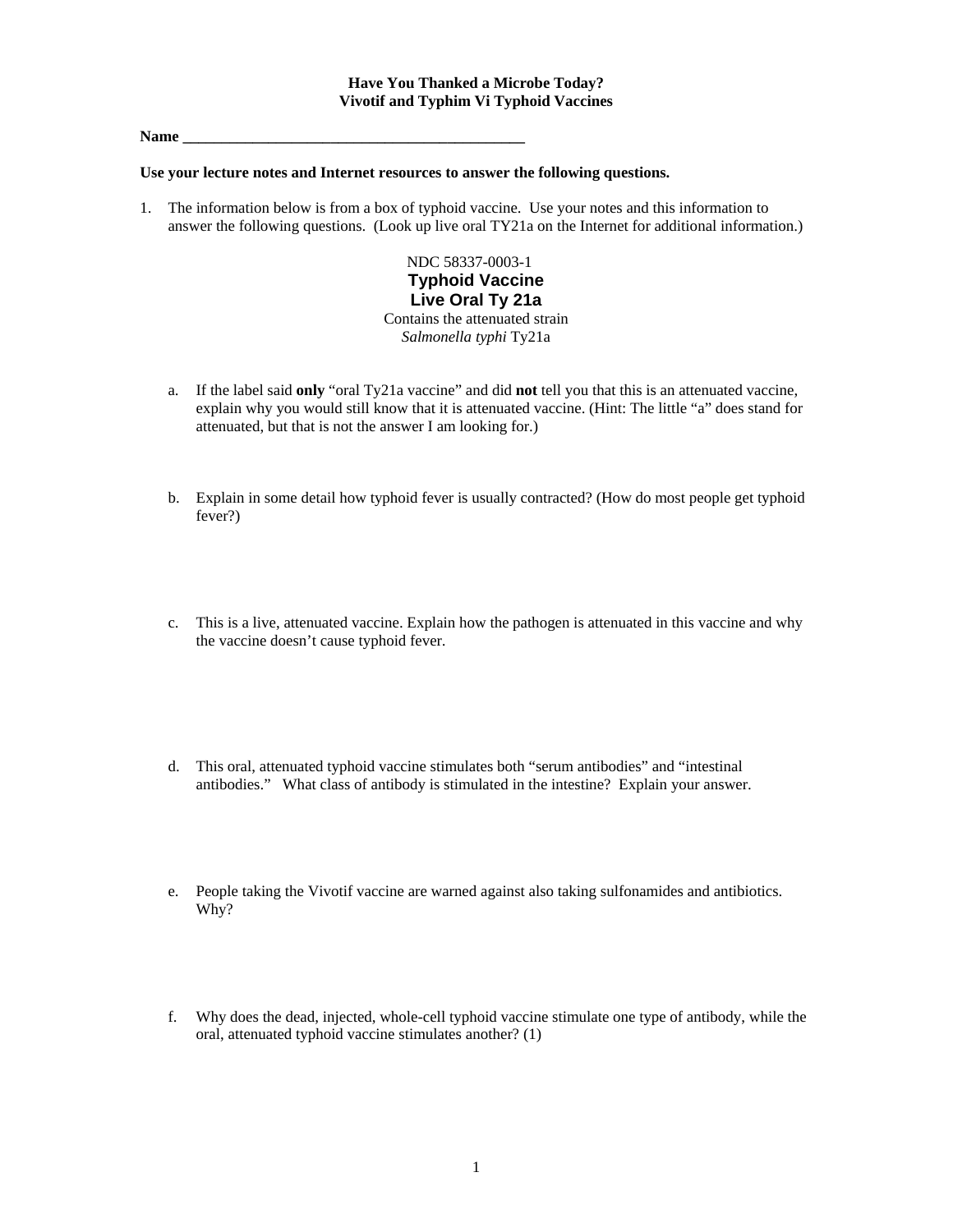- 2. Another typhoid vaccine available in the U.S. is the Typhim Vi vaccine.
	- a. What is the antigen in this vaccine and where does it come from? (Address cell structure in your answer.)
	- b. What type of vaccine is this (attenuated, inactivated, or subunit)? Explain your answer.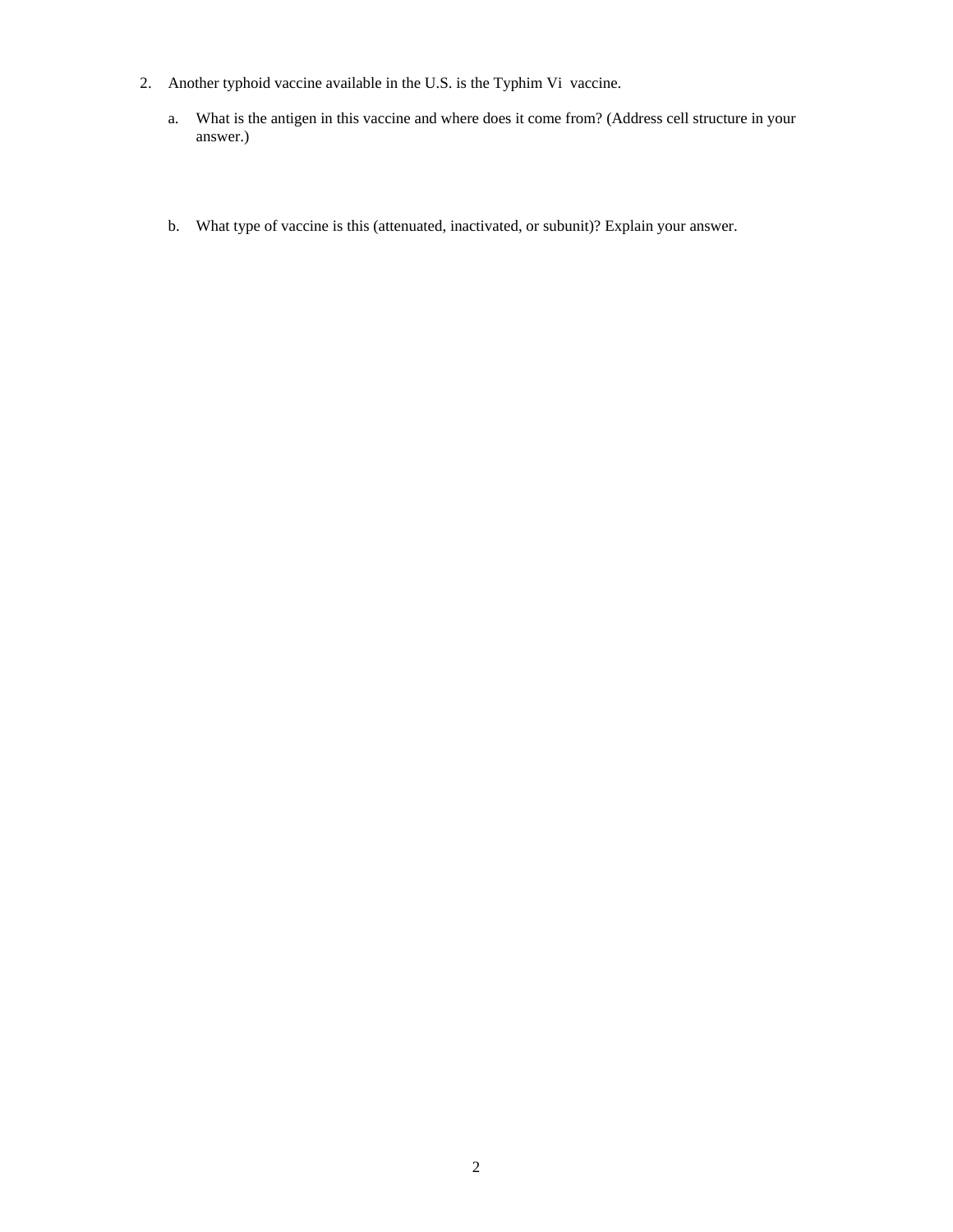#### **Tips For Evaluating An Internet Resource**

Anyone can post anything on the Internet, so it is important that you evaluate an Internet resource to determine if it can be trusted. I have listed the criteria I use to evaluate Internet sites below, as well as some useful links.

- a. Authorship
	- Who wrote the article?
	- Is there contact information for this person?
	- What are this person's credentials?
	- With what organization is this person affiliated?

#### b. Accuracy

- Is the information documented?
- Are the documentation links current (not broken)?
- Is the same information corroborated by another source?
- Did the author use good grammar, spelling, etc.?
- c. Bias
	- Who is the intended audience?
	- Does the author appear to have an "agenda?"
	- Is the information based on facts or opinion?
- d. Currency
	- Is the information current? (When was the site last updated?)

#### **Practical Steps in Evaluating Internet Resources**

http://www.library.jhu.edu/researchhelp/general/evaluating/practical.html (The Sheridan Libraries, Johns Hopkins University)

#### **Criteria for Evaluating Internet Resources**

http://keithstanger.com/ineteval.htm (Keith Stanger, Eastern Michigan University Library)

#### **Evaluating Internet Sources**

http://owl.english.purdue.edu/handouts/research/r\_evalsource4.html (Online Writing Lab, Purdue University)

#### **What's a Wiki?**

http://en.wikipedia.org/wiki/Wiki (Wikipedia)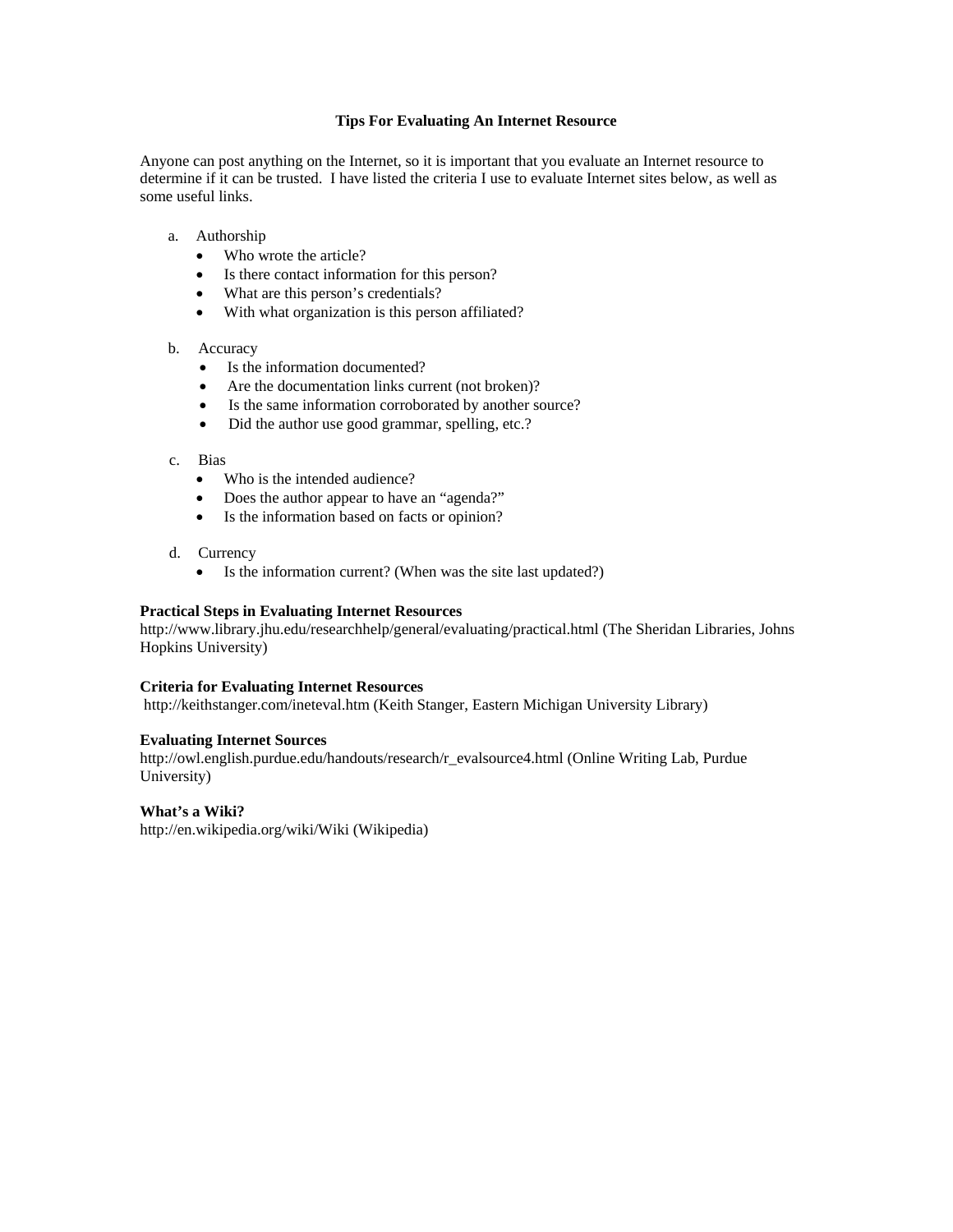#### **ANSWER KEY Have You Thanked a Microbe Today? PermaGuard Garden and Plant Insecticide**

#### **Topics Covered:**

- Classification—Five Kingdom and Three Domain systems
- Cell Structure and Function—Cell wall composition of diatoms

#### **Helpful Links:**

- PermaGuard product information Perma-Guard Organics (http://www.permaguardorganics.com/index.html) Biocontrol Network (http://www.biconet.com/crawlers/DE.html)
- Diatomaceous earth information Wikipedia (http://en.wikipedia.org/wiki/Diatomaceous\_earth#Pest\_control)

A list of ingredients from the label of a bottle of PermaGuard Garden and Plant Insecticide

ACTIVE INGREDIENTS: Pyrethrins………………………….. 0.1% Technical Piperonyl Butoxide…….. 1.0% Diatomaceous earth……………….. 88.5% INERT INGREDIENTS……………10.4% Total……………………………… 100.0%

1. Which of the active ingredients in PermaGuard® Garden and Plant Insecticide is of **microbial** origin?)

 **Diatomaceous earth (Pyrethrins are also effective against insects, but are produced by plants, not microbes.)** 

2. The microbes used to make this active ingredient are classified as:

**algae** which are members of the kingdom *Protista* and the domain **Eukarya.**

3. What is the common name for the microbes that are responsible for making this ingredient? (You don't need to know the genus and species names, just the common name.)

#### **diatoms**

4. Explain how or why this type of microbe is involved in the creation of this ingredient.

**Diatoms are found in fresh and salt water environments. When they die and settle at the bottom of the water body, their "shells" or frustules remain. Over time, these frustules accumulate and form diatomaceous earth.** 

5. Identify the specific component in this ingredient that kills insects and its function with respect to the microbes that create it.

**Silica. The cell walls (frustules) of diatoms are composed of silica.** 

6. In **your own words**, explain how this component kills insects.

**The silica is sharp and cuts the exoskeleton of the insect, causing it to dehydrate and die. Silica is also hydrophilic, absorbing water, which further desiccates the insect larvae.**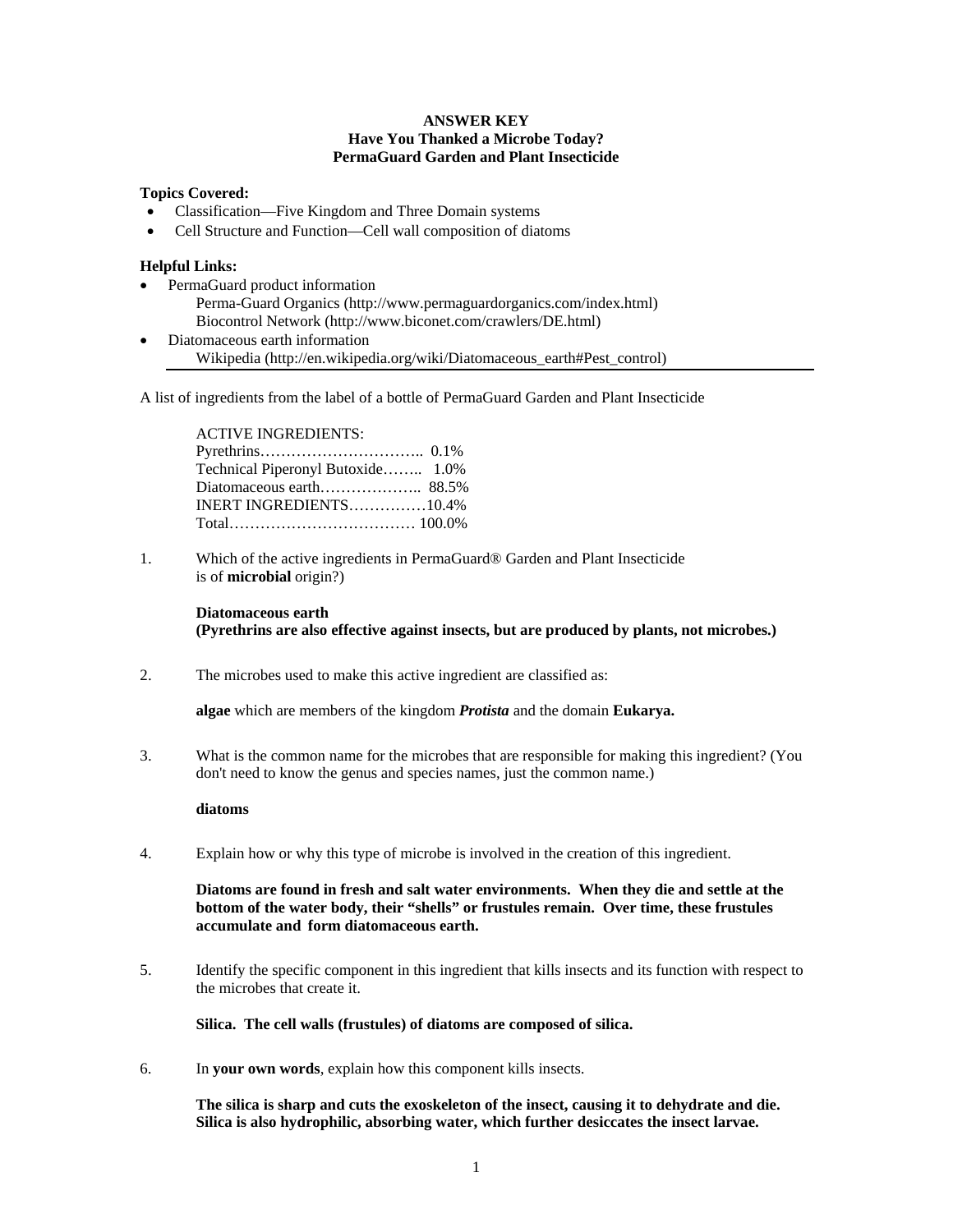#### **ANSWER KEY Have You Thanked a Microbe Today? Mosquito Dunks and Other Bioinsecticides**

## **Topics Covered:**

- Cell Structure and Function—bacterial endospores
- Classification—Five Kingdom system
- Microbial Evolution—endosymbiosis
- Symbiosis—mutualism

# **Helpful Links:**

- Mosquito Dunks label and product information (http://www.cliftonpark.org/ecommunity/enspec/mdunks.htm#PIC)
- *Bacillus thuringiensis* information

**American Academy of Microbiology** 

(http://www.asm.org/ASM/files/CCPAGECONTENT/docfilename/0000003782/Btreport%5b1%5d.pdf#se arch='bacillus%20thuringiensis')

• Nolo Bait product information Biocontrol Network (http://www.biconet.com/biocontrol/nolo.html) Heirloom Garden Experts

(http://www.heirloomgardenexperts.com/pdf/nolo-bait-info-sheet.pdf#search='nolo%20bait%20label)

• *Nosema locustae* information MicrobeWiki, Kenyon College (http://microbewiki.kenyon.edu/index.php/Microsporidia)

- Mystotricah paradoxa information "The Beast With Five Genomes," *Natural History Magazine*, June 2001 (http://nhmag.com/0601/0601\_feature.html)
- *Photorhabdus luminescens* information Genome News Network (http://www.genomenewsnetwork.org/articles/10\_03/toxic\_glow.shtml) University of Bath (United Kingdom) (http://staff.bath.ac.uk/bssnw/photorhabdus\_luminescens.htm)

A list of ingredients from the label of Mosquito Dunks, which are used to control mosquito populations.

**\_\_\_\_\_\_\_\_\_\_\_\_\_\_\_\_\_\_\_\_\_\_\_\_\_\_\_\_\_\_\_\_\_\_\_\_\_\_\_\_\_\_\_\_\_\_\_\_\_\_\_\_\_\_\_\_\_\_\_\_\_\_\_\_\_\_\_\_\_\_\_\_\_\_\_\_\_\_\_\_\_\_** 

ACTIVE INGREDIENT: *Bacillus thuringiensis* Berliner var *Israelensis*, Serotype H-14 primary powder, 7000 *Aedes aegypti* international toxic units (ITU) per milligram (dry weight basis)… 10%

INERT INGREDIENTS…………………………………………………………………….. 90%

- 1. The bacterium *Bacillus thuringiensis* subspecies *israelensis* (Bti) is used to create a bioinsecticide for the control of mosquito larvae populations.
	- a. What do members of this genus produce? (Think about a related species discussed in class.)

## **Endospores**

b. What is the *active ingredient* in Bti products? (What actually kills the insect?)

## **parasporal crystals composed of a protein endotoxin (delta toxin)**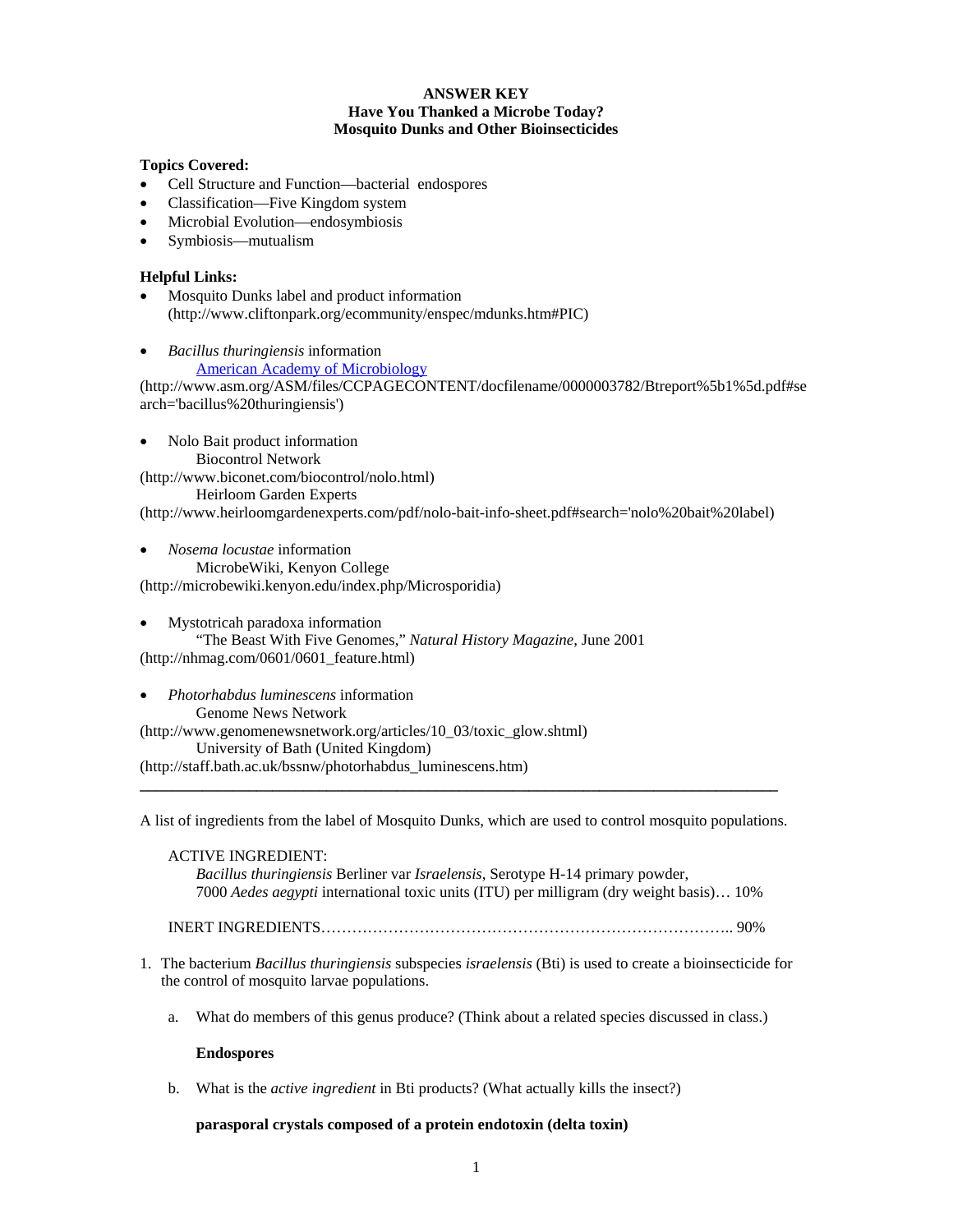- c. The bacterium produces this active ingredient at the same time that it produces **endospores**
- d. Describe, in some detail, how Bti kills insect larvae.

**The insect larva ingests the protein endotoxin. The endotoxin is activated in the larva's gut to a toxic form. The toxin essentially paralyzes the gut, causing the insect to starve and die.** 

**In products that also contain Bt spores, the spores will germinate into bacteria, which will spread throughout the larva (septicemia), which will also kill the insect.**

e. Why is Bti toxic when ingested by insect larvae but not when ingested by humans and animals?

**The protein is only active in an alkaline pH. Humans and animals have an acidic pH (pH 2 to 3) in the stomach, which inactivates the protein, while the midguts of many insect larvae have an alkaline pH (pH 8 to 10.5), which allows proteases to cleave the protein into a toxic form.**

2. Nolo Bait, which contains *Nosema locustae* an intracellular protozoan, has been licensed by the Environmental Protection Agency as a control measure for grasshoppers.

a. How does *N. locustae* kill grasshoppers?

**The organism produces reproductive spores. As these spores germinate into progeny protists, they produce a filament that pierces the walls of the cells in the grasshopper gut. The protists then spread throughout the body of the grasshopper (septicemia) resulting in lethargy, reduced growth rates, and death.** 

b. Nolo Bait is also called "Grasshopper Spore." How is it **different from** endospores produced by bacteria?

**Grasshopper spore is a reproductive mechanism for the protozoan, whereas bacterial endospores are a means of survival in hostile environmental conditions.** 

c. What characteristic does *N. locustae* share with the protist *Mixotricha paradoxa*, the organism discussed in the article, "The Beast With Five Genomes?"

**Neither possess mitochondria.** *M. paradoxa* **possesses bacterial symbionts that produce ATP. It is not yet known how** *N. locustae* **produces ATP.** 

- 3. *Photorhabdus luminescens* is, perhaps, the most unusual microbe yet proposed to be used as a bioinsecticide.
	- a. *P. luminescens* is what type of microbe?

#### **bacterium**

b. *P. luminescens* lives in a symbiotic relationship with what other organism? Please provide a brief description of this type of organism in your answer.

*P. luminescens* **are gut symbionts of** *Heterorhabditis bacteriophora***, a nematode. (Nematodes are a type of worm and are therefore animals.)**

- c. This symbiotic relationship would be best termed as **mutualistic.**
- d. Explain the role *P. luminescens* plays in killing insect larvae.

**When the nematode burrows into an insect larva, the bacteria release toxins that kill the insect but not the nematode host. Both the nematode and the bacteria benefit by consuming the dead insect.** 

e. This pathogen is named for the possession of what unique characteristic?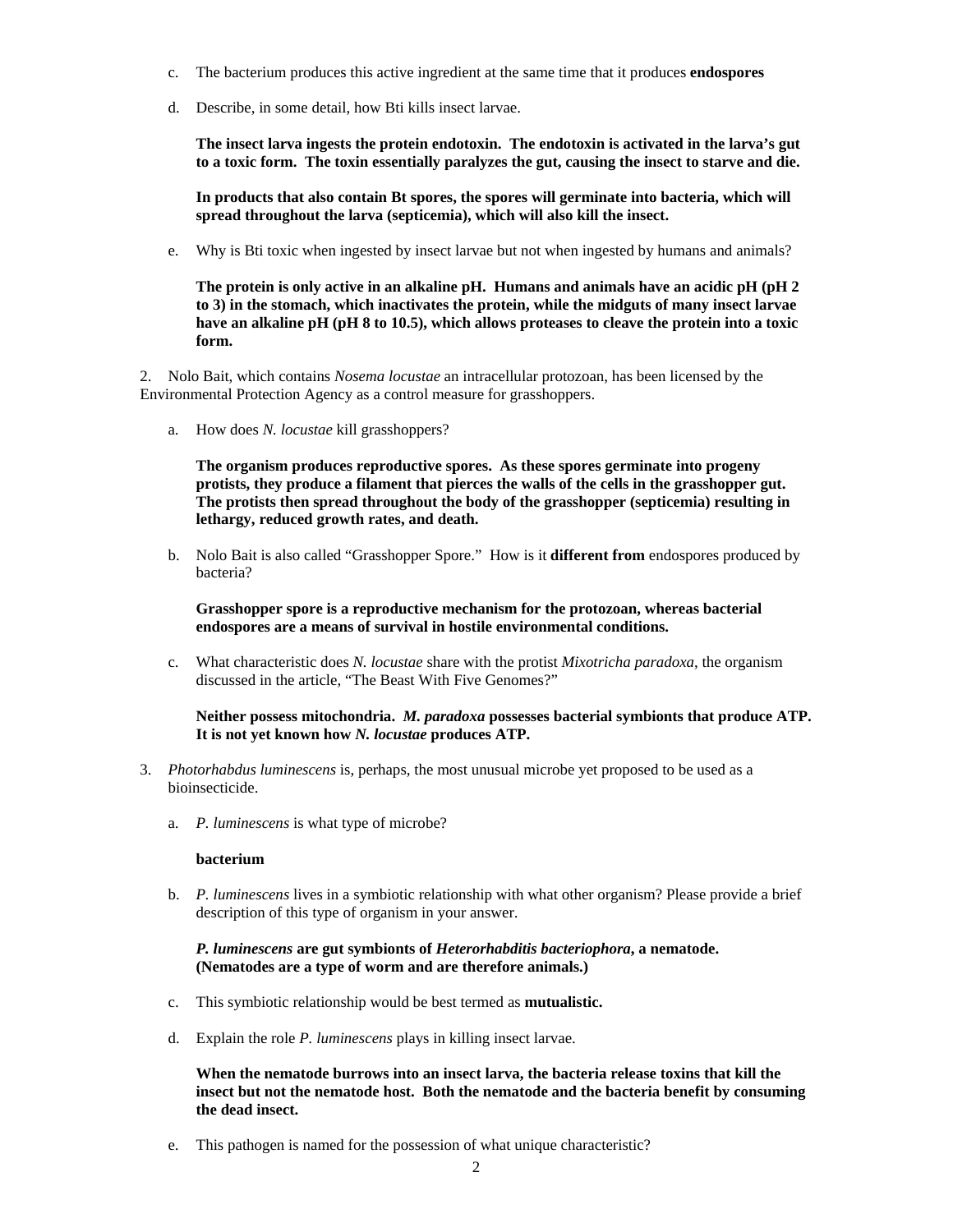# **bioluminescence (It glows!)**

5. As far as I know, *P. luminescens* has not yet been approved for use by the Environmental Protection Agency, possibly because a related species, *P. asymbiotica*, has been documented to cause disease in humans.

What are the symptoms of disease caused by *P. asymbiotica*?

**Pustular sores on the skin, which sometimes result in septic disease.**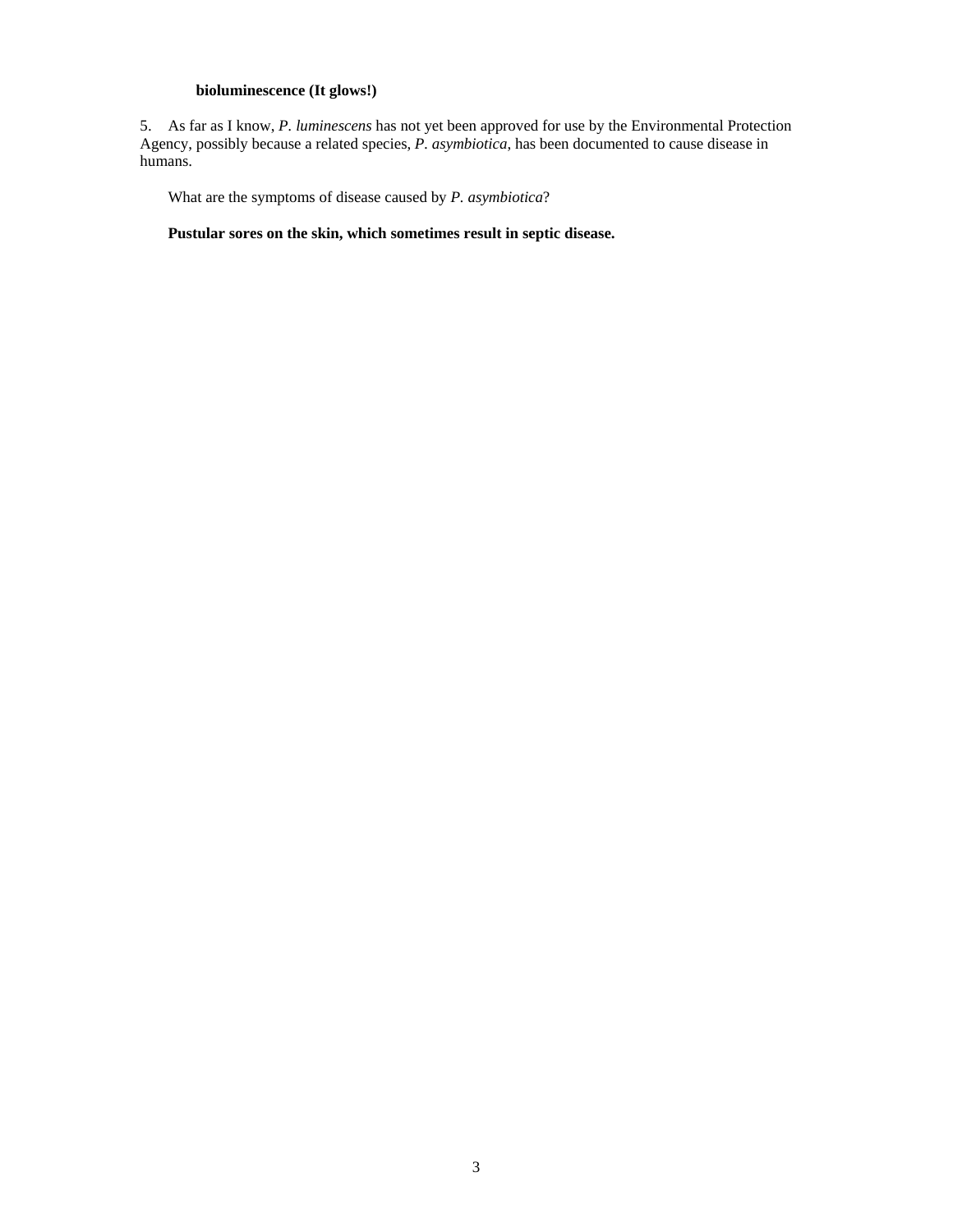## **ANSWER KEY Have You Thanked A Microbe Today? Nitragin Garden Inoculant**

## **Topics Covered:**

- Cell Energy Metabolism—metabolic pathways (oxidation and reduction; organic and inorganic compounds)
- Symbiosis—mutualism
- Microbial Recycling of Resources—nitrogen cycle; nitrogen fixation

# **Helpful Links:**

- Garden Inoculant Product Information and Sources
	- Seeds of Change Certified Organic (Nitragin Garden Inoculant)

(http://www.seedsofchange.com/garden\_center/product\_details.asp?item\_no=S16450&UID) Territorial Seed Company (Nature's Aid Inoculant)

(http://www.territorial-seed.com/stores/1/Garden\_Combo\_Inoculant\_P4261.cfm)

• Legumes

 International Legume Database & Information Service – (Family Leguminosae or *Fabaceae*) (http://www.ildis.org/Leguminosae/)

• Nitrogen Fixation and the Nitrogen Cycle

 Institute of Cell and Molecular Biology, The University of Edinburgh (http://helios.bto.ed.ac.uk/bto/microbes/nitrogen.htm)

Below is the label from a package of Nitragin Garden Inoculant.

## FOR PEAS, SNAP & LIMA BEANS

Contains *Rhizobium leguminosarum* biovar *viceae, Rhizobium leguminosarum* biovar *phaseoli, Bradyrhizobium* spp.

Inoculate bean, pea, lima bean and sweet pea seeds with nitrogen-gathering bacteria to ensure bigger yields and better quality. These naturally occurring bacteria aid growth of plants and add to soil fertility.

1. Why is this product recommended for bean, pea, lima bean, and sweet pea plants?

**Beans, peas, and lima beans are all legumes (belonging to the family** *Fabaceae***). Legumes are plants that harbor nitrogen-fixing bacteria in their roots.** 

2. "Nitrogen gathering" bacteria "fix" nitrogen. Write out the chemical equation for this process.

 $N_2 + 8H + 8e + 16$  ATP =  $2NH_3 + H_2 + 16$ ADP + 16 Pi

3. Is nitrogen fixation an example of an oxidation or a reduction? Explain your answer. (1)

This is an example of a reduction, because  $N_2$  gas accepts hydrogen atoms to form  $NH<sub>3</sub>$ **(ammonia).** 

4. Rhizobia are eubacteria. What other type of microbe fixes nitrogen? **cyanobacteria**  Both of these microbes are **prokaryotes**.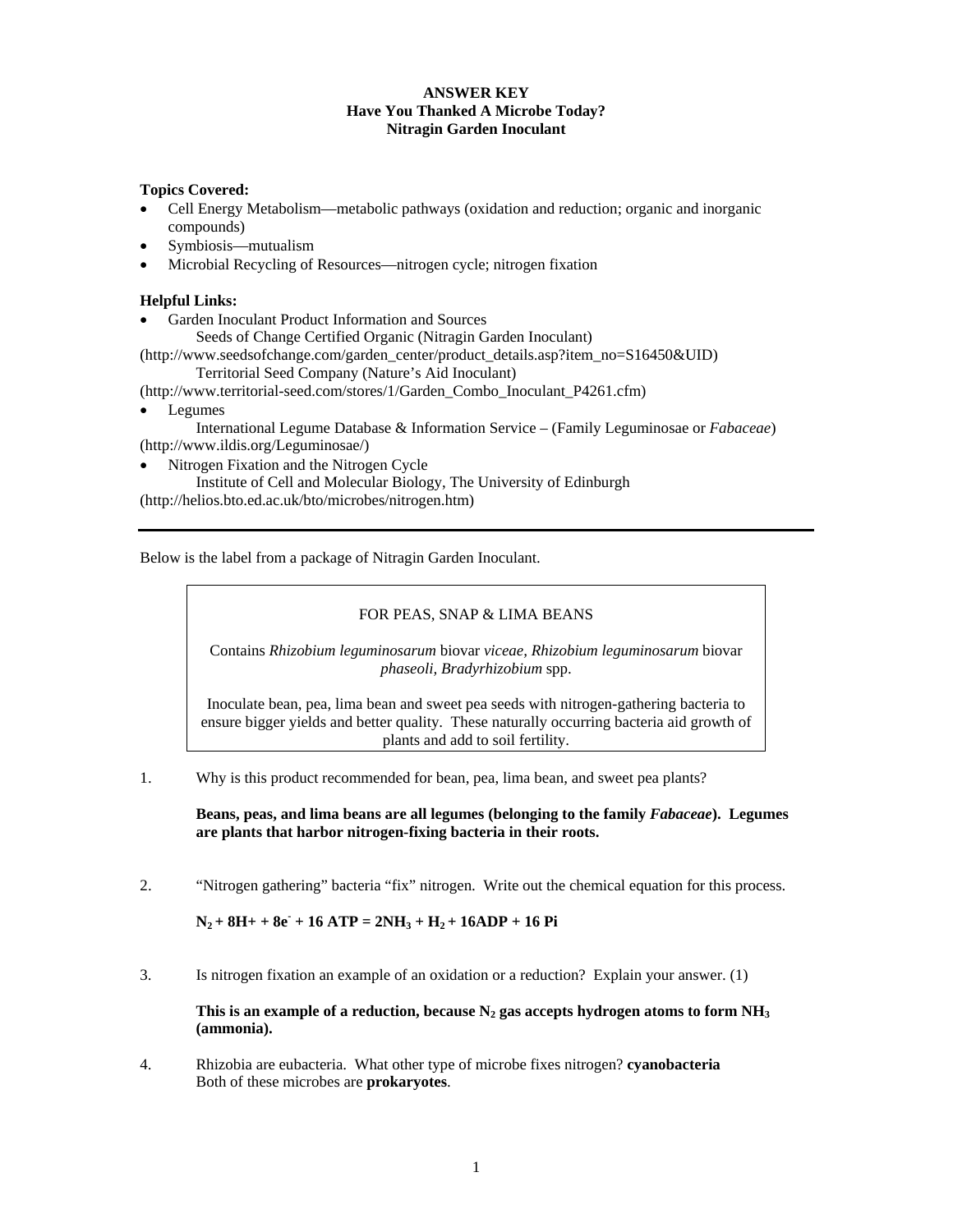5. Molecular nitrogen (nitrogen gas) makes up 78% of the Earth's atmosphere. Explain why  $N_2$  is unavailable for use by most organisms.

**Nitrogen gas consists of two nitrogen atoms tightly bound to one another by three covalent bonds. Most organisms are unable to cleave these bonds.** 

6. What do nitrogen-fixing microbes produce that allows them to use  $N_2$ ? (Explain what this substance does in your answer.)

 **Nitrogen-fixing microbes are the only organisms on Earth that produce the enzyme nitrogenase. Nitrogenase catalyzes the reaction in which the strong triple bonds holding the two nitrogen atoms together are broken.** 

7. Nitrogen fixation must occur in an anaerobic environment or an environment with low levels of oxygen. Why?

**The nitrogenase enzyme is composed of two iron-containing proteins. Oxygen readily binds to the iron components of the enzyme, inactivating it.** 

8. *Rhizobium* spp. are aerobic bacteria. How do they provide the environment needed for nitrogen fixation?

**Legumes infected with rhizobia produce leghemoglobin, a compound that reduces the amount of oxygen in the cytoplasm of infected plant cells. (Legumes that are not infected with rhizobia do not produce leghemoglobin.)** 

9. a. Explain how nitrogen fixation directly aids the growth of plants. (1)

**Many plants are able to use ammonia (NH3), the end product of nitrogen fixation, as a source of nitrogen.** 

 b. Many farmers practice crop rotation, planting corn or wheat in a field one year and soy beans or alfalfa in the same field the next year. What is the advantage to planting crops such as soy beans and alfalfa?

**Planting crops such as soy beans and alfalfa eliminates or greatly reduces the need for commercial nitrogen fertilizer.** 

c. Where do humans and other animals acquire their nitrogen?

#### **From the animal and plant proteins that we eat**

d. How do the nitrogen sources used by humans and other animals differ from  $N_2$  gas?

**Nitrogen gas is an inorganic compound. Humans and other animals require an organic nitrogen source.**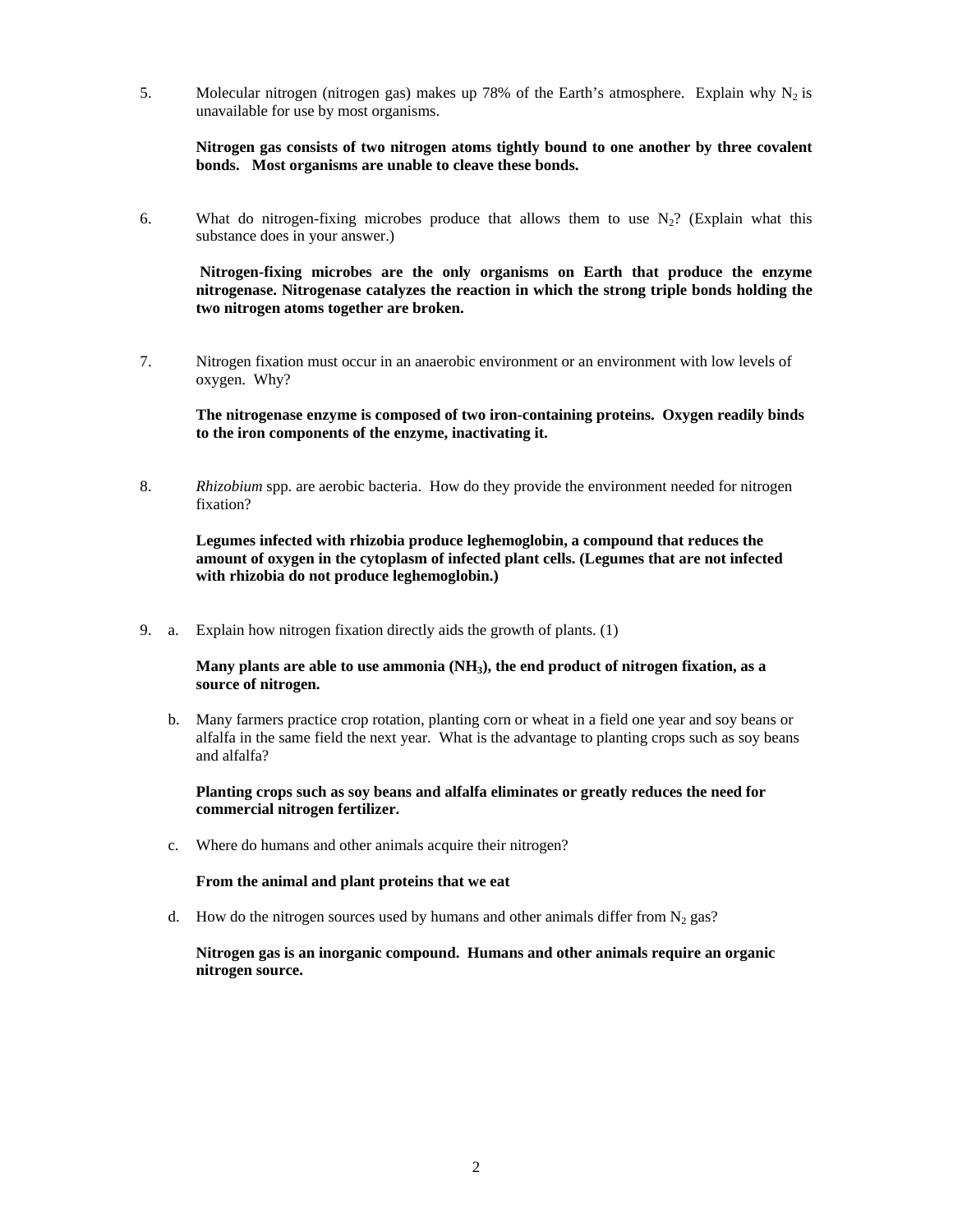#### **ANSWER KEY Have You Thanked a Microbe Today? Beano and Lactaid Dietary Supplements**

#### **Topics Covered:**

- Classification—Five Kingdom and Three Domain systems
- Cell Energy Metabolism—metabolic pathways (aerobic and anaerobic respiration, fermentation, methanogenesis, nutritional types, oxidation and reduction reactions)

#### **Helpful Links:**

- Beano Product information (http://www.beanogas.com/)
- Lactaid Product information (http://www.lactaid.com/)
- Carbohydrate Intolerance Information Complex Carbohydrate Intolerance Information Center - Alpha-Galactosidase (http://www.preventcci.com/professionals/default.aspx) Great Vista Chemicals -Lactase (Beta-Galactosidase) (http://www.greatvistachemicals.com/biochemicals/lactase.html)

The Skinny on Why Beans Give You Gas, *Discovery*.com

(http://www.discovery.com/area/skinnyon/skinnyon970815/skinnyon.html)

Metabolic Pathways

Central Michigan University (prokaryotic metabolic pathways) (http://www.cst.cmich.edu/users/alm1ew/208%20Metabolism%20concepts.htm) University of Wisconsin-Madison (methanogens) (http://www.bact.wisc.edu/Microtextbook/index.php?name=Sections&req=viewarticle&artid=94 &allpages=1&theme=Printer) Answers.com (anaerobic respiration) (http://www.answers.com/topic/hydrogen-sulfide)

The digestive supplements Beano and Lactaid are both made using microbes. Beano is an antiflatulent and Lactaid is used to reduce the cramps, gas, and diarrhea associated with lactose intolerance. Both of these products are made using microbes. Isn't microbiology glamorous?

1. *Aspergillus niger* produces the active ingredient in Beano and *Aspergillus oryzae* produces the active ingredient in Lactaid. What type of microorganisms are *A. niger* and *A. oryzae*?

## **They are both molds.**

2. a. What is the active ingredient in Beano?

#### **alpha-galactosidase**

b. What is the function of this compound, and how does it help prevent flatulence?

 **Alpha-galactosidase breaks large, complex carbohydrates called oligosaccharides into smaller, simpler sugars. Oligosaccharides are composed of monosaccharides linked to one another by alpha-galactosidic linkages. Humans don't produce alpha-galactosidase, so they are unable to break these large sugars into the simple sugars that can be absorbed in the small intestine. Bacteria in the large intestine that do produce alpha-galactosidase can break down the large sugars, producing gas in the process.** 

3. a. What is the active ingredient in Lactaid?  $(0.5)$ 

#### **lactase (beta-galactosidase)**

b. What is the function of this compound? (1)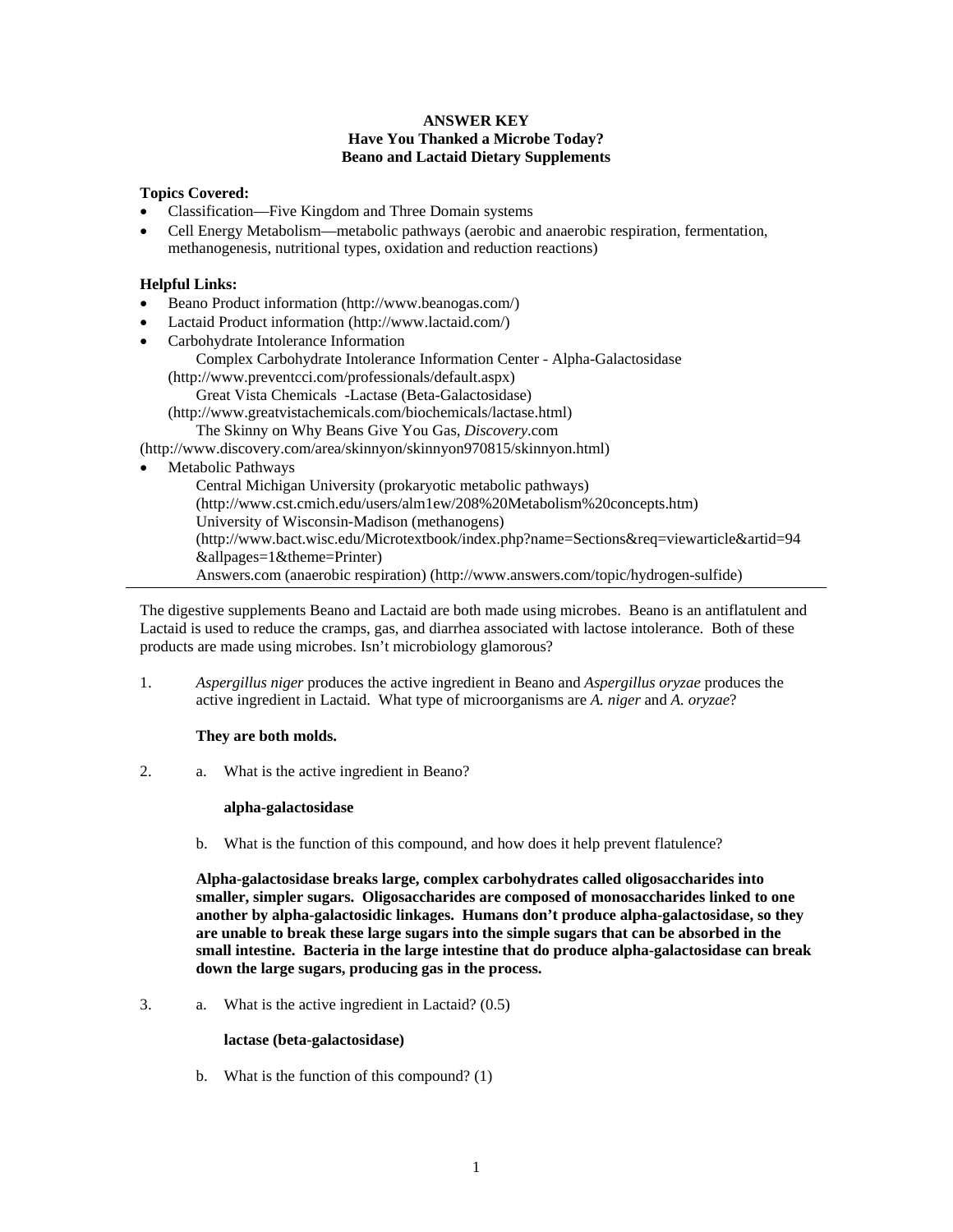**Beta-galactosidase breaks the disaccharide lactose into two monosaccharides, galactose and glucose. Many people do not produce sufficient amounts of lactase to efficiently digest lactose in the small intestine. Lactase-producing bacteria in the large intestine break down the lactose, producing gas in the process.** 

4. Both of these active ingredients are **enzymes**. Why would microbes like *A. niger* and *A. oryze* produce this type of substance? (1)

 **Molds, like other fungi, absorb their nutrients. In order to do this, they secrete enzymes that break down large substrates into smaller units that can be absorbed.** 

5. It is often stated that H2S and methane gases are produced by anaerobic bacteria that ferment sugars. However, colon bacteria or coliforms, such as *Escherichia. coli*, ferment sugars to acids and  $CO<sub>2</sub>$  gas. What two additional pathways might colon bacteria use to produce  $H<sub>2</sub>S$  and methane?

 **Anaerobic respiration Autotrophic methanogenesis** 

6. Explain how prokaryotes might use these two processes to produce methane and  $H_2S$  gases.

 **Anaerobic respiration:** 

- **An organic sulfur-containing compound serves as the carbon, energy, and electron source.**
- **Sulfur or sulfate serves as the electron acceptor, forming hydrogen sulfide gas.**   $(SO_4^2 + 10H^+ + 8^e \rightarrow H_2S + 4H_2O)$
- **Acetate serves as the electron acceptor, forming methane (acetotrophic methanogenesis).**   $(CH_3COO + H_2O > CH_4 + HCO_3)$

 **Autotrophic methanogenesis:** 

• **Carbon dioxide serves as the carbon source and electron acceptor. Hydrogen gas reduces the carbon dioxide, forming methane.**   $(CO_2 + 4H_2 \rightarrow CH_4 + 2H_2O)$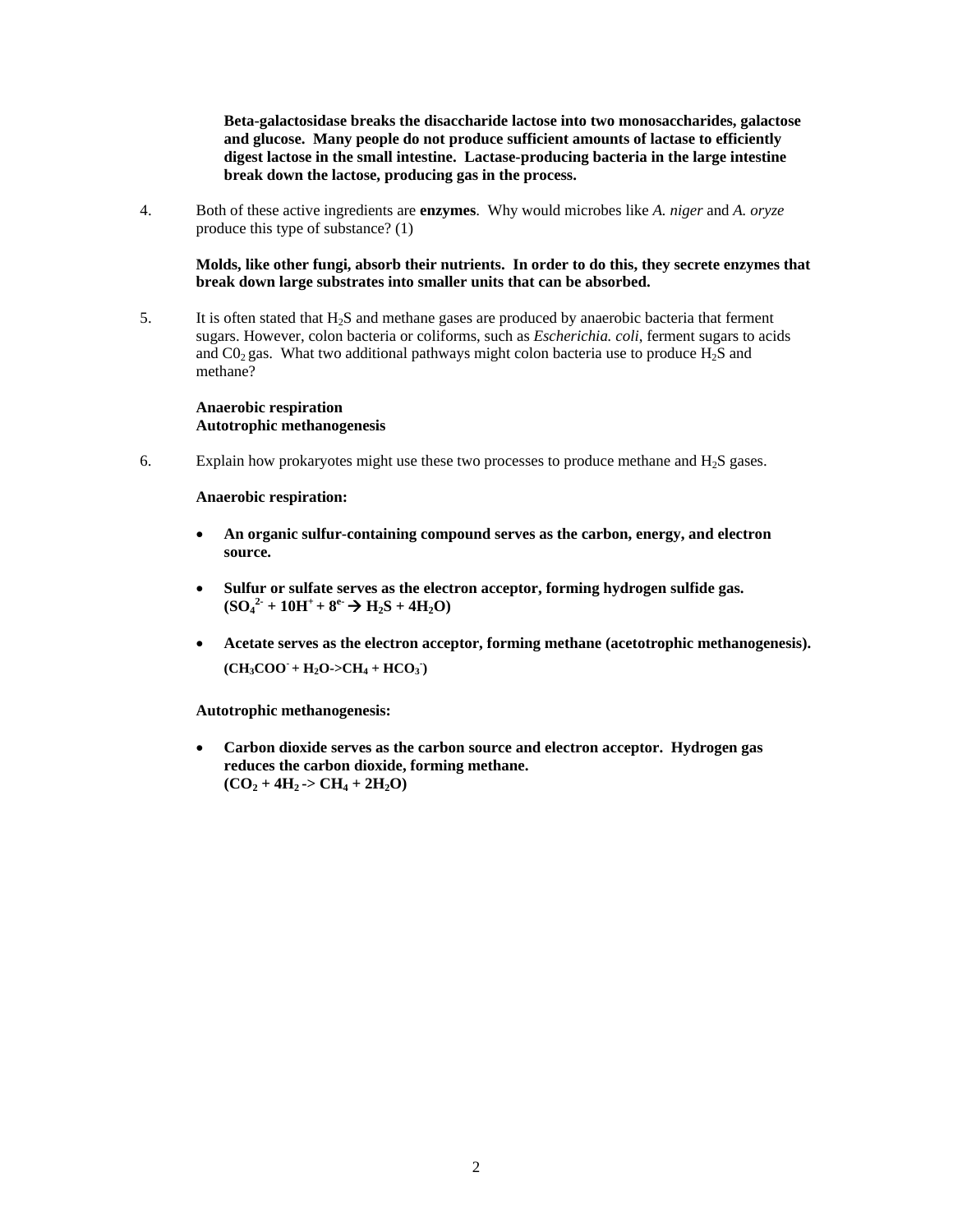#### **ANSWER KEY Have You Thanked a Microbe Today? Recombinant Somatostatin and Humulin Human Proteins**

#### **Topics Covered**:

- Microbial Genetics—Inheritance of genetic information
- Interaction and Impact of Microorganisms and Humans—Genetic engineering and biotechnology

#### **Helpful Links**:

- Somatostatin Information
	- UCB (http://www.ucb-group.com/products/allergy\_respiratory\_PC/somatostatin-ucb/) University of Westminster, UK (http://www.wmin.ac.uk/~redwayk/lectures/vectors.htm) Fermentas (http://www.fermentas.com/techinfo/nucleicacids/mappbr322.htm)
- pBR322 DNA sequence Cardiff University, UK (http://www.cf.ac.uk/biosi/staff/ehrmann/tools/dna/pBR322.html)
- Restriction Enzymes Access Excellence (definition) (http://www.accessexcellence.org/AE/AEC/CC/restriction.html) Access Excellence (chart of examples) (http://www.accessexcellence.org/AE/AEC/CC/re\_chart.html) *Sal*I Cutting Sites (RecPro Biotech) (http://www.rpbiotech.com/Restriction\_enzymes/SalI.htm) *Pst*I Cutting Sites (RecPro Biotech) (http://www.rpbiotech.com/Restriction\_enzymes/pstI.htm) *Bam*HI Cutting Sites (RecPro Biotech) (http://www.rpbiotech.com/Restriction\_enzymes/BamHI.htm)

In 1977, somatostatin, a human hormone, was the first human protein to be produced in *Escherichia coli* bacteria using recombinant technology. The human gene coding for the somatostatin protein was inserted into the pBR322 *E. coli* plasmid.



The pBR322 plasmid possesses genes coding for ampicillin and tetracycline resistance. These gene markers facilitate the detection of bacteria that take up the recombinant plasmid possessing the human gene for somatostatin. The transformed bacteria are plated on agar containing one of the antibiotics. After growth, replica plating is used to test the colonies for resistance to the other antibiotic.

- 1. Using the diagrams below:
	- a. Indicate which of the colonies is composed of bacteria containing the recombinant plasmid and explain how you know cells in the other colonies do not contain the recombinant plasmid.
	- b. Identify which of the three restriction enzyme(s) (*Bam*HI, *Pst*I, *Sal*I) could have been used to produce this result.
	- c. Explain how you determined which enzyme(s) could be have been used.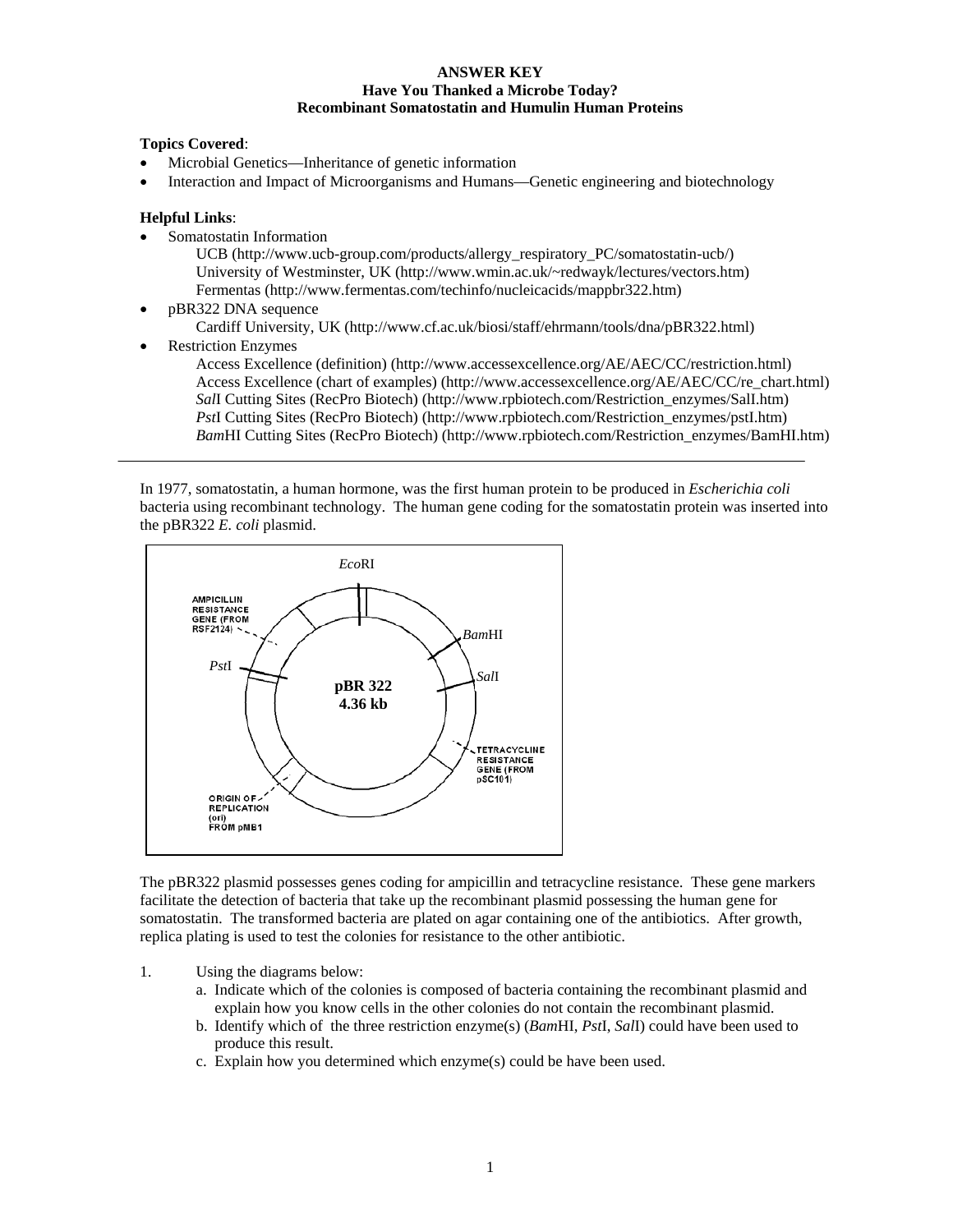- **a. The boxed colony represents a transformed colony of** *E. coli* **cells. Cells that were not transformed with the recombinant plasmid are able to grow in the presence of either antibiotic.**
- b. **The restriction enzyme** *Pst***I would cut the ampicillin gene in the plasmid, rendering it inactive.**
- c. **Therefore, cells that were transformed with the recombinant plasmid would be able to grow in the presence of tetracycline, but not in the presence of ampicillin.**



- **a. The boxed colony represents a transformed colony of** *E. coli* **cells. Cells that were not transformed with the recombinant plasmid are able to grow in the presence of either antibiotic.**
- **b. Either of the restriction enzymes** *Bam***HI and** *Sal***1 would cut the tetracycline gene in the plasmid, rendering it inactive.**
- **c. Therefore, cells that were transformed with the recombinant plasmid would be able to grow in the presence of ampicillin, but not in the presence of tetracycline.**

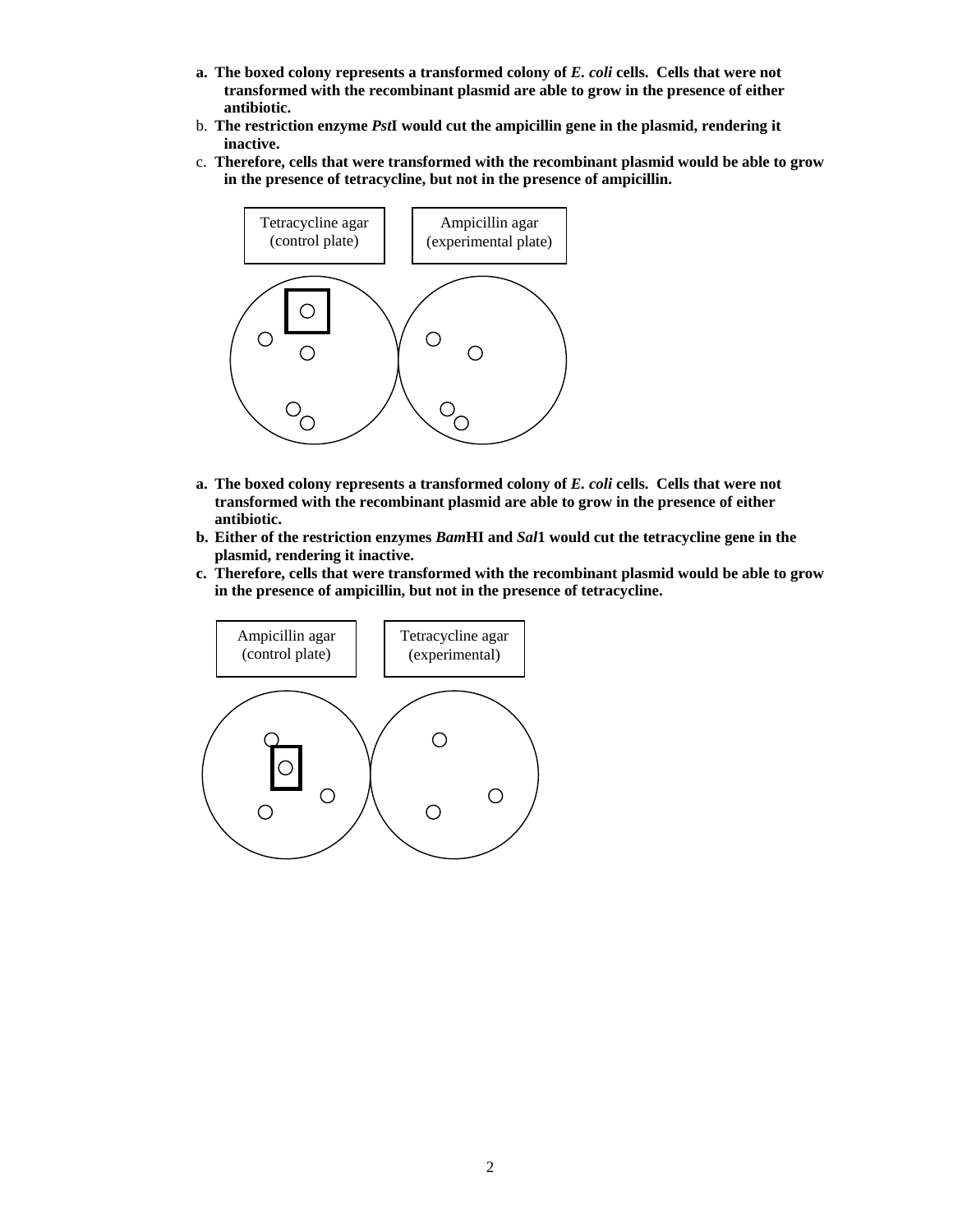2. Look up each of the following restriction enzymes and diagram the DNA sequence and cutting sites for each. (Hint: Look up "cutting sites" for each of the enzymes.)

*Bam*HI *EcoRI Pst*I *Sal*I *Bam***HI G – G – A – T – C – C**   $C - C - T - A - G$ *Eco***RI G – A – A – T – T – C**   $C-T-T-A-A_{\overline{A}}G$ *Pst***I C** – **T** − **G** – **C** – **A** – **G**  $G - A - C - G - T - C$  $SaI$  G – T – C – G – A – C  $C - A - G - C - T - G$ 

3. The diagram below illustrates the DNA nucleotide sequence for the human somatostatin gene insert. Indicate on this diagram where *Eco*RI and *Bam*HI each cut the human DNA sequence. Be sure to indicate which enzyme is used to make each cut.

| <i>EcoRI</i> | <b>RamHI</b>                                                                                                                         |
|--------------|--------------------------------------------------------------------------------------------------------------------------------------|
|              | G AATTCATGGCTGGTTGTAAGAACTTCTTTTGGAAGACTTTCACTTCGTGTTAGTAG GATCC<br>ATTAA GTACCGACCAACATTCTTGAAGAAAACCTTCTGAAAGTGAAGCACAATCATCCTAG G |

4. Recombinant somatostatin was made using *Eco*RI and *Bam*HI to remove a piece of the pBR322 plasmid. The human gene insert that was cut with these same restriction enzymes was inserted into the plasmid. The diagram below illustrates how the human somatostatin DNA and the pBR322 plasmid DNA fit together using the "sticky" ends produced by these two enzymes.

Indicate on the diagram below which is plasmid and which is human DNA.

## 5' …G**AATTCATGGCTGGTTGTAAGAACTTCTTTTGGAAGACTTCACTTCGTGTTAGTAG**GATCC… 3' …CTTAA**GTACCGACCAACATTCTTGAAGAAAACCTTCTGAAGTGAAGCACAATCATCCTAG**G..

- Human somatostatin gene **in bold**
- Plasmid DNA in not in bold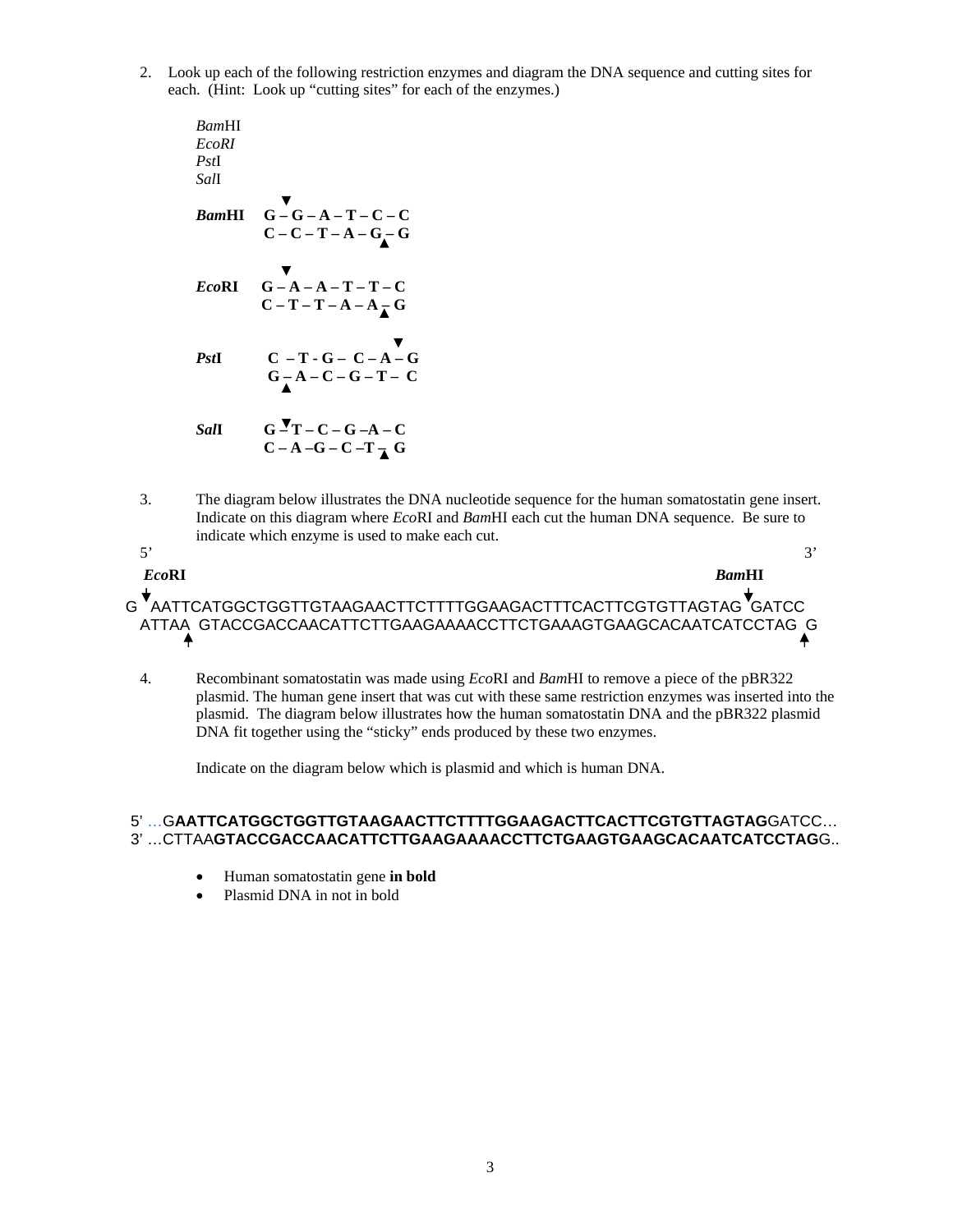- 5. Using the **noncoding DNA** sequence of the somatostatin gene below:
	- a. Transcribe the resulting **mRNA** sequence
	- b. Identify the location of the start and stop codons for translation
	- c. Use the codon table to translate the resulting amino acid sequence

|   |  |        |           | C A T       |   | G | C           |   | G |     |   |     | G T |                  | $\Delta$<br>A            |   | A A C |     |       | $T$ $C$ |     |   | TI TI G |     |   | G |              | A G |   | a CL        | T T         |    | $\cap$ $\wedge$ |     |     |     |             | G T G |            | T T     |         | G A |   |        |     | A G | A T C |  |
|---|--|--------|-----------|-------------|---|---|-------------|---|---|-----|---|-----|-----|------------------|--------------------------|---|-------|-----|-------|---------|-----|---|---------|-----|---|---|--------------|-----|---|-------------|-------------|----|-----------------|-----|-----|-----|-------------|-------|------------|---------|---------|-----|---|--------|-----|-----|-------|--|
| G |  | $\cap$ | ${\bf A}$ | $\mathbf U$ | G | G | $\mathbf C$ | ◡ |   |     | U |     | G U | <b><i>II</i></b> | $\mathbf{A}$<br>$\Delta$ | G | A A C |     | U U C |         | U   | U | U U     |     | G | G | $\mathbf{A}$ | A G | A | $\mathbf C$ | $\mathbf U$ | тт | C A             |     | C U | ◡   | $\mathbf C$ |       | U G        | $U$ $U$ | G<br>⊐∎ |     | U | G<br>ᅿ | A G |     | A U C |  |
|   |  |        |           | Met         |   |   | Ala         |   |   | Glv |   | Cvs |     |                  | LVS.                     |   | Asn   | Phe |       |         | Phe |   |         | Trp |   |   | Lys          |     |   | Thr         | Phe         |    |                 | Thr |     | Ser |             |       | <b>Cys</b> |         |         |     |   |        |     |     |       |  |
|   |  |        |           |             |   |   |             |   |   |     |   |     |     |                  |                          |   |       |     |       |         |     |   |         |     |   |   |              |     |   |             |             |    |                 |     |     |     |             |       |            |         |         |     |   |        |     |     |       |  |

Aug start codon UGA stop codons

First Position (5' End)

First Position (5' End)

|              | $\mathbf U$                                                                                        | $\mathbf C$                                     | $\mathbf{A}$                                       | $\mathbf G$                                                             |                              |                         |
|--------------|----------------------------------------------------------------------------------------------------|-------------------------------------------------|----------------------------------------------------|-------------------------------------------------------------------------|------------------------------|-------------------------|
| U            | UUU<br>$\downarrow$ phe<br><b>UUC</b><br>UUA<br>$\mathcal{L}$ leu<br><b>UUG</b>                    | $UCU$<br>UCC<br><b>UCA</b><br>ser<br><b>UCG</b> | UAU<br><b>UAC</b><br>tyr<br>UAA<br>$UAG \cup STOP$ | UGU<br>UGC $\int$ cys<br><b>UGA</b><br><b>STOP</b><br><b>UGG</b><br>trp | U<br>$\mathcal{C}$<br>A<br>G |                         |
| C            | <b>CUU</b><br>CUC<br><b>CUA</b><br>leu<br><b>CUG</b>                                               | CCU<br>CCC<br><b>CCA</b><br>pro<br>CCG          | CAU<br>CAC<br>his<br>CAA ך<br>CAG $J$ gln          | <b>CGU</b><br>CGC<br><b>CGA</b><br>arg<br>CGG                           | U<br>$\mathsf{C}$<br>A<br>G  | Third Position (3' End) |
| $\mathbf{A}$ | <b>AUU</b><br>$\operatorname{AUC}$<br>ile<br><b>AUA</b><br>$\mathbf{A}\mathbf{U}\mathbf{G}$<br>met | ACU<br>ACC<br>ACA<br>thr<br><b>ACG</b>          | AAU<br>AAC $\int$ asn<br>ך AAA<br>AAG $\int$ lys   | AGU<br>AGC $\int$ ser<br>ר AGA<br>AGG $\sqrt{ }$<br>arg                 | U<br>$\mathcal{C}$<br>A<br>G |                         |
| $\mathbf G$  | (Start)<br>GUU<br><b>GUC</b><br><b>GUA</b><br>val<br><b>GUG</b>                                    | GCU<br>GCC<br><b>GCA</b><br>ala<br>GCG          | GAU<br>GAC<br>asp<br>GAA<br>GAG $\int$ glu         | GGU<br>GGC<br>GGA<br>gly<br>GGG                                         | U<br>$\mathcal{C}$<br>A<br>G |                         |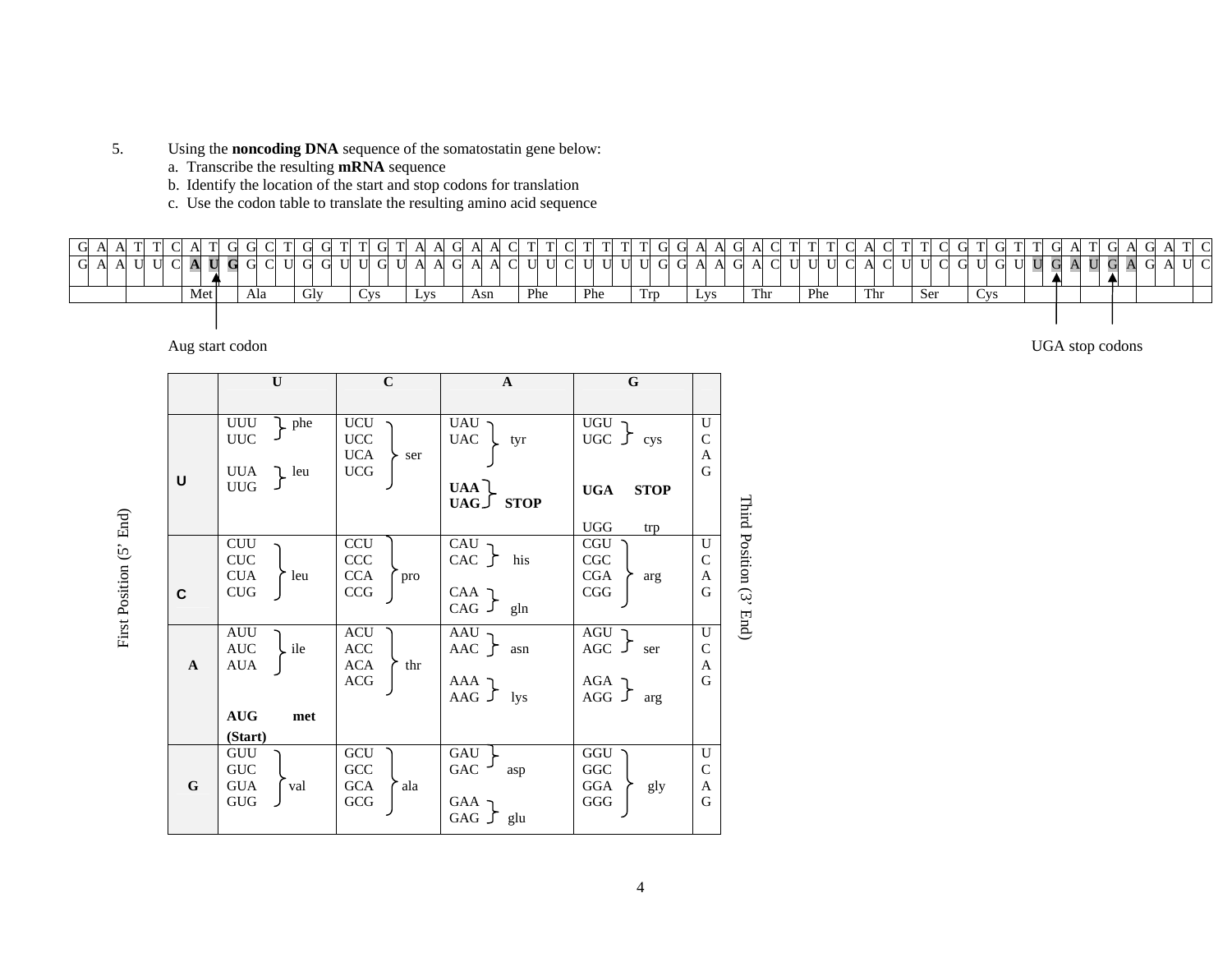Approval for the manufacture of recombinant human insulin occurred shortly after the introduction of recombinant somatostatin. Humulin, marketed by Eli Lily and Company in 1982, is created using a process similar to that used to make recombinant somatostatin. The following description of the product is included in their advertising.

"Humulin is used by more than 4 million people with diabetes around the world every day. Despite its name, this insulin does not come from human beings! It is made in a factory using a chemical process called recombinant DNA technology."

Fill in the blanks to describe the process used to make Humulin step-by-step. Use each of the terms listed below in your description. Each term must be used at least once, and may be used more than once.

- 
- 
- c) recombinant plasmid i) gene vector
- d) recombinant organism k) sticky ends
- e) ligase l)
- f) chromosome m) plasmid
- g) human insulin n) lysed
- a) ampicillin h) human insulin gene
- b) transformation i) restriction enzymes
	-
	-
	- amp<sup>r</sup>gene
	-
	-

An *E. coli* cell is **6) lysed** to release a plasmid. One or more **7) restriction enzymes** are used to remove a piece of DNA from the plasmid. The same **8) restriction enzymes** are used to remove the **9) human insulin gene** from a human **10) chromosome**. The cut **11) plasmid** DNA and the **12) human insulin gene** are mixed together, and complementary bonds form between the two types of DNA due to the presence of **13) sticky ends**. **14) Ligase** is added to complete annealing of the DNA segments. The resulting product, a **15) recombinant plasmid**, is used as a(n) **16) gene vector**. It is introduced into another *E. coli* cell using **17) transformation**. The 18) **recombinant plasmid** also contains the 19) **amp<sup>r</sup> gene**, so cells which take up the 20) **recombinant plasmid** can be detected because only they will grow on agar containing **21) ampicillin.** The *E. coli* cell is a(n) **22) recombinant organism** that will produce **23) human insulin,** which can be purified for use in humans.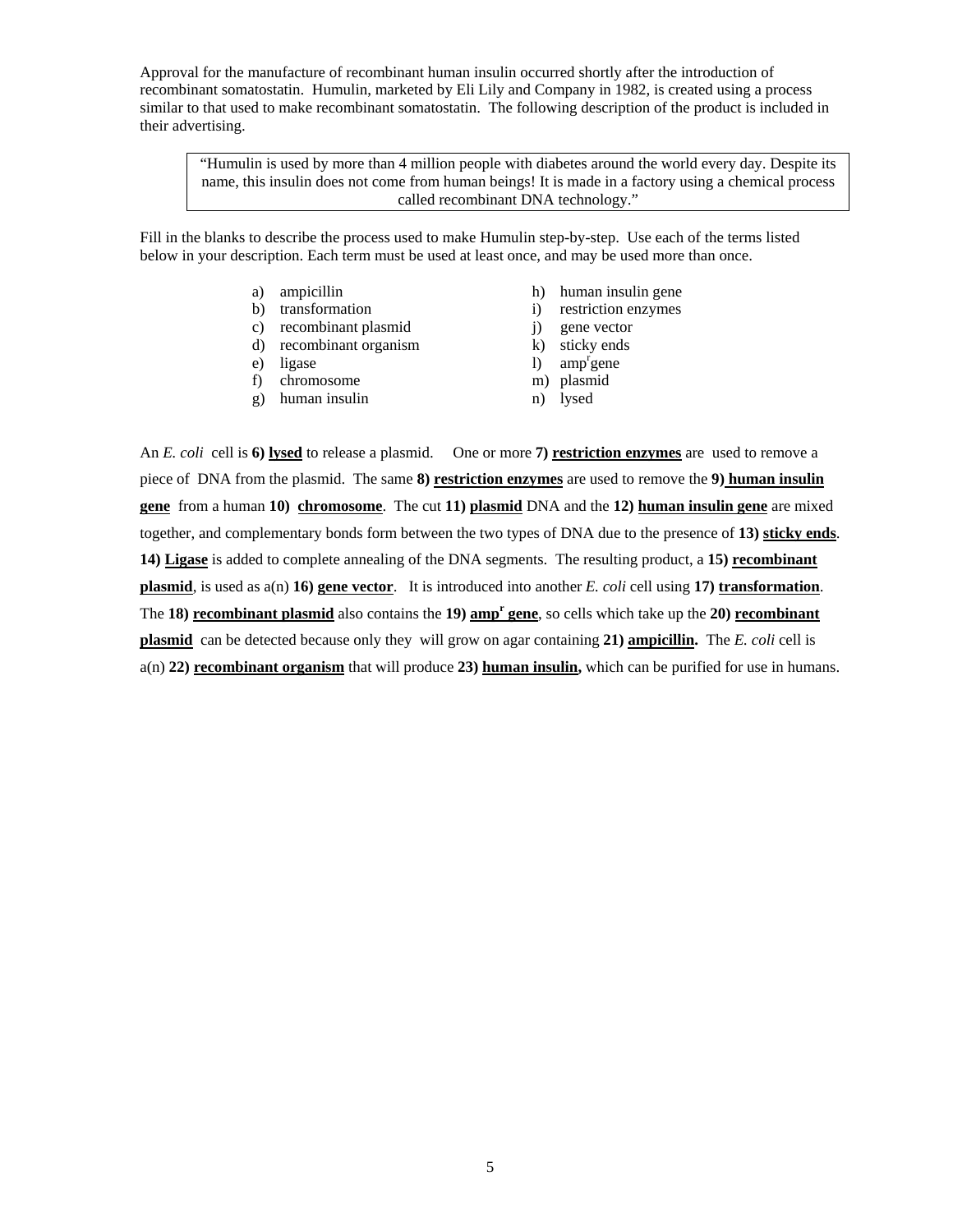#### **ANSWER KEY Have You Thanked a Microbe Today? Neosporin First Aid Antibiotic Ointment**

#### **Topics Covered:**

- Classification—Five Kingdom system
- Cellular Structure and Function—cell wall (peptidoglycan) structure
- Microbial Evolution—endosymbiosis
- Antibiotics and Chemotherapy—Mechanisms of antibiotic action; selective toxicity

#### **Helpful Links:**

- Neosporin product information (http://www.pfizerch.com/product.aspx?id=364)
- Antibiotics—Microbial Sources and Mechanisms of Action
	- **Chopra I, Hawkey PM, Hinton M.** 1992. Tetracyclines, molecular and clinical aspects. J.
	- Antimicrob. Chemother. **29:** 245-277.
	- Elmhurst College Virtual Chembook
	- (http://www.elmhurst.edu/~chm/vchembook/654antibiotic.html)
	- University of Texas Medical Branch (UTMB) (http://gsbs.utmb.edu/microbook/ch011.htm)
- Beta-lactamase
	- Methylgene–explanation and animation
	- (http://www.methylgene.com/images/gestion/BetaLactamase.swf)
- Endosymbiosis
	- Understanding Evolution by Lynn Margulis
	- (http://evolution.berkeley.edu/evolibrary/article/0\_0\_0/history\_24)
	- Sumanas, Inc.
	- (http://www.sumanasinc.com/webcontent/anisamples/nonmajorsbiology/organelles.html)
- Malaria apicoplast

Nature.com

(http://origin.www.nature.com/nature/journal/v419/n6906/full/nature01097.html) Kimball's Biology Pages

(http://home.comcast.net/~john.kimball1/BiologyPages/E/Endosymbiosis.html#apicoplast)

The label below is from a tube of Neosporin.

# **NEOSPORIN**

Polymyxin B sulfate-Bacitracin Zinc-Neomycin Sulfate

# FIRST AID ANTIBIOTIC OINTMENT

Helps Prevent Infection in Minor Cuts, Scrapes, and Burns

Net Wt ½ oz (14.2 g)

- 1. Neosporin antibiotic ointment contains streptomycin, neomycin, and bacitracin. Of these three antibiotics, bacitracin is most similar to penicillin.
	- a. What type of microbe (virus, mold, yeast, protozoan, alga) produces penicillin?

#### *Penicillium* **spp. molds**

b. What type of microbe (virus, mold, yeast, protozoan, alga) produces bacitracin?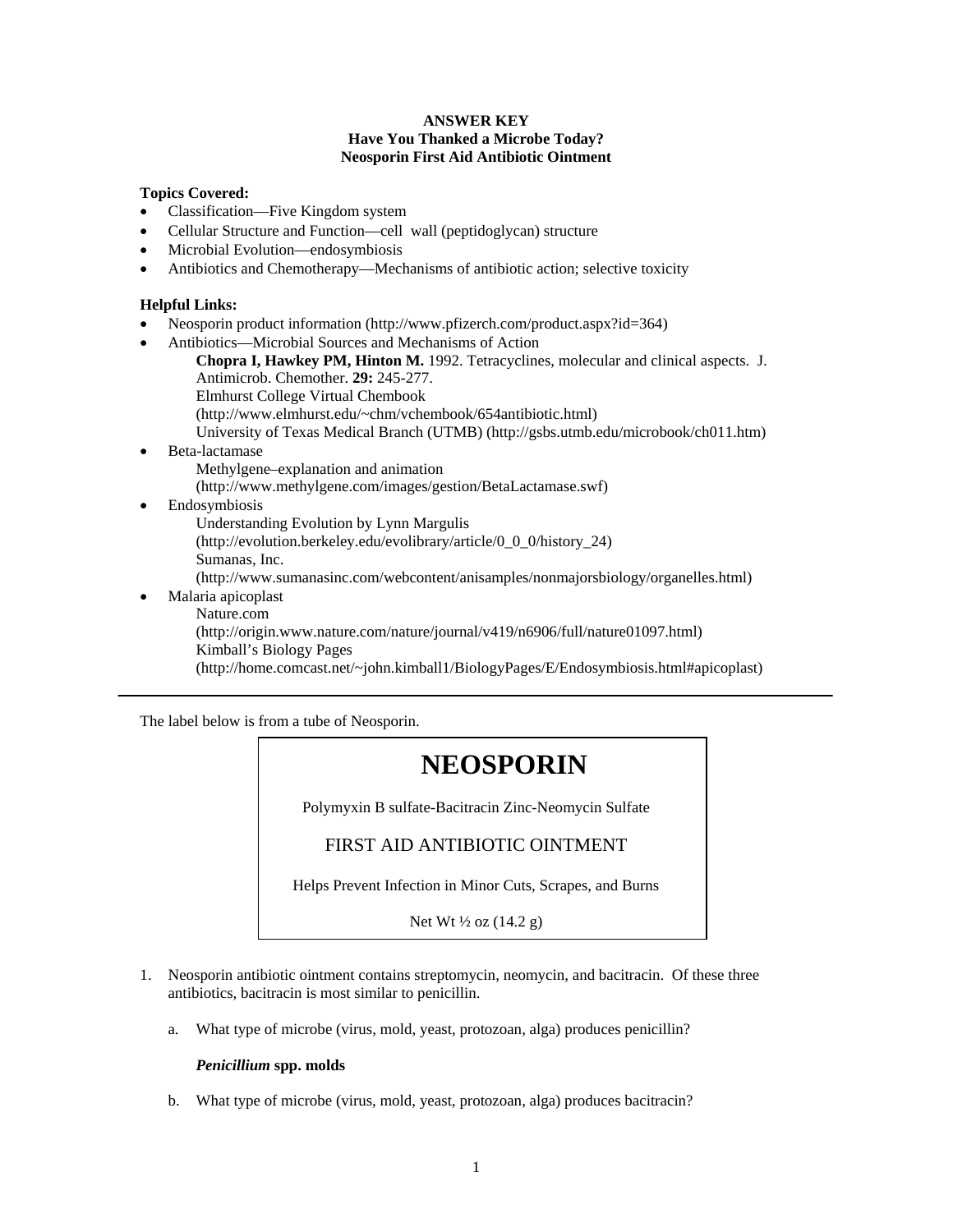#### *Bacillus* **spp. bacteria**

c. Explain how penicillin inhibits bacterial growth.

**Penicillin inhibits the formation of cross-linkages between the amino acid side chains in peptidoglycan, thereby preventing cell wall synthesis.** 

d. Explain how bacitracin inhibits bacterial growth.

**Bacitracin also inhibits peptidoglycan synthesis by interfering with the lipid carrier molecule responsible for transporting peptidoglycan precursors across the bacterial cell membrane.** 

e. Why are bacitracin and penicillin selectively more toxic to bacterial cells than human cells?

**Humans cells have no cell wall, so there is no need for peptidoglycan synthesis.**

2. Penicillins and cephalosporins are beta-lactam antibiotics. Plasmids coding for the beta-lactamase enzymes make the host bacterium resistant to these antibiotics. What does beta-lactamase do?

#### **Beta-lactamase cleaves the beta-lactam ring, rendering the antibiotics nonfunctional.**

3. Methicillin-resistant strains of *Staphylococcus aureus* (MRSA) are resistant to penicillins and often to cephalosporins. Vancomycin is often the only antibiotic that can be used to effectively treat MRSA infections.

Vancomycin binds to the terminal D-alanine in peptidoglycan. Explain why this inhibits growth of *S. aureus*. (Please include a diagram of peptidoglycan in your answer.)

**When vancomycin binds to the terminal D-alanine in the amino acid side chain, it prevents formation of the peptide linkage with the L-lysine group on an adjacent amino acid side chain.** 



- 4. For some time, people have used tetracycline to treat malaria infections, although they did not know why it worked. I mentioned in class that the malarial organism possesses the remnants of a chloroplast, called an apicoplast.
	- a. Antibiotics are used to treat bacterial infections. What type of microbe causes malaria?

#### **protozoan**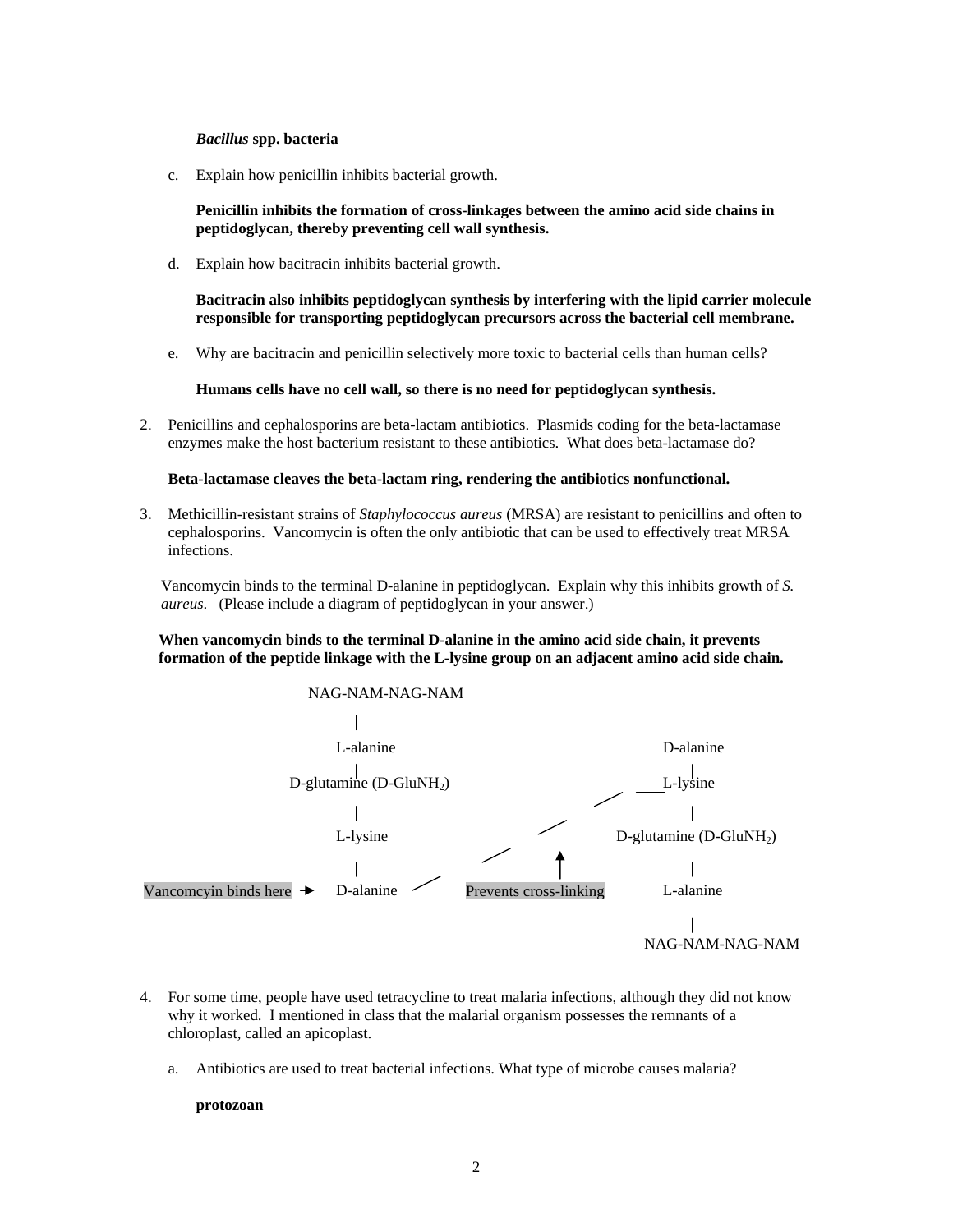b. Briefly, describe how tetracycline works.

**Tetracycline inhibits protein synthesis because it binds to the small 30S ribosomal unit and prevents aminoacyl tRNA from binding to the A site, which stops chain elongation.** 

c. Why is tetracycline more selectively toxic to bacterial cells than to human cells?

**Human cells don't take up tetracycline as efficiently as bacterial cells, and the human cytoplasmic ribosomes are not affected at the concentration that does accumulate. (Interestingly, human mitochondrial ribosomes are affected, which further supports the endosymbiotic theory that mitochondria were once bacterial symbionts!)** 

d. The presence of the apicoplast supports what theory? Explain your answer.

**Endosymbiosis. The apicoplast appears to be the remnant of a chloroplast. According to the endosymbiotic theory, chloroplasts are themselves remnants of photosynthetic bacteria that were taken up by a primitive prokaryote and became symbionts.** 

e. How does tetracycline inhibit growth of the malarial organism?

**Tetracycline targets the 30S ribosomal unit in the protozoan apicoplast, as well as the mitochonodrial ribosomes of the protozoan. The apicoplast proteins are required for survival of the malarial protist, and disruption of the apicoplast, in addition to its effect on the mitochondria, kills the protozoan.**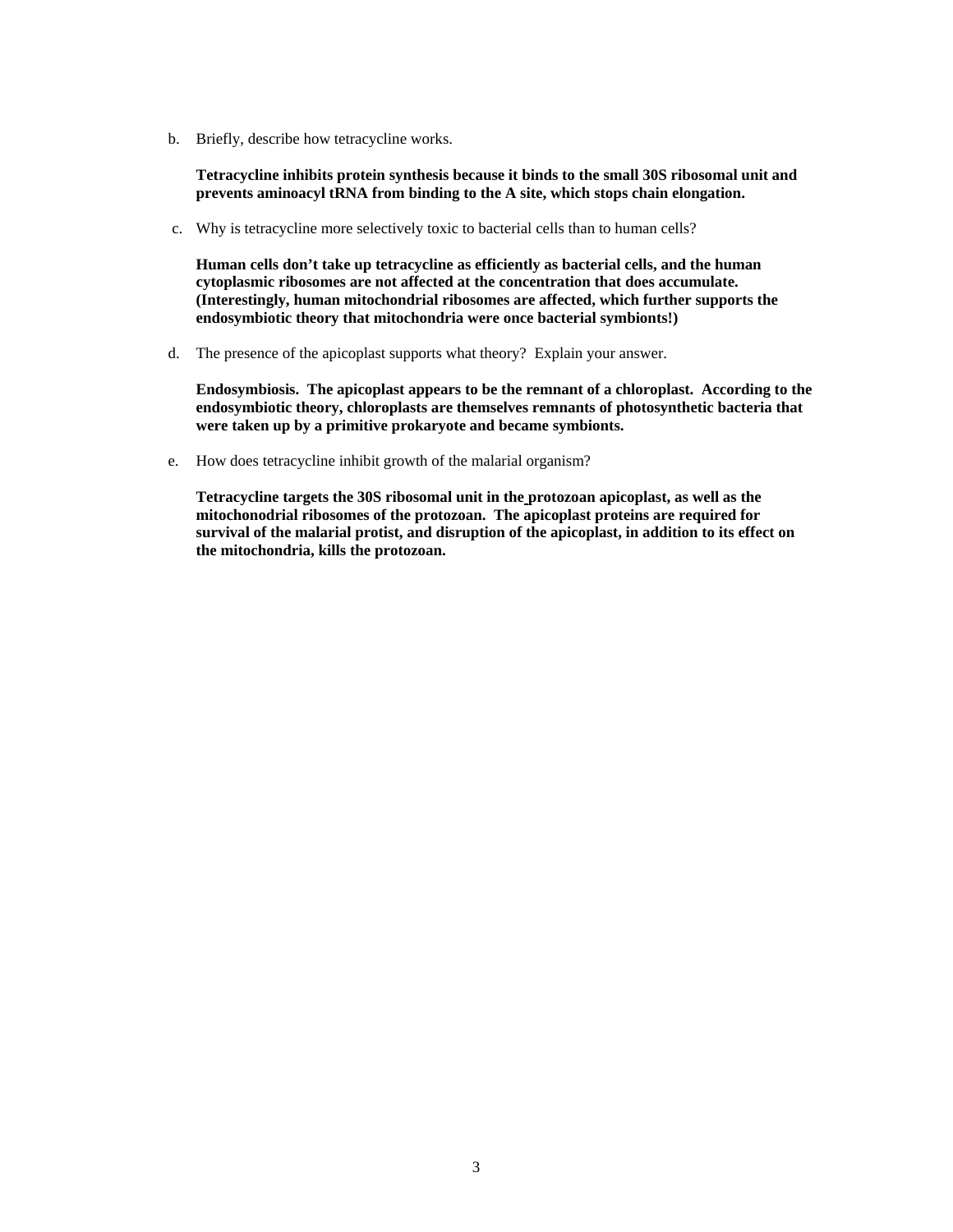## **ANSWER KEY Have You Thanked a Microbe Today? Vivotif and Typhim Vi Typhoid Vaccines**

#### **Topics Covered:**

- Disease Transmission—typhoid fever
- Cell Structure and Function and Microbial Pathogenicity Mechanisms—lipopolysaccharide
- Interaction and impact of microorganisms and humans
- o Vaccines—types and mechanism of action
	- o Specific immunity

#### **Helpful Links:**

• Typhoid Vaccine Information Drug Information Online (http://www.drugs.com/cdi/typhim\_vi.html) World Health Organization (WHO) (http://www.who.int/immunization/topics/typhoid/en/index.html)

RxMed (http://www.rxmed.com). Search for Typhum vi in the list of drugs. CDC MMWR (http://www.cdc.gov/mmwr/PDF/rr/rr4314.pdf)

1. The information below is from a box of typhoid vaccine. Use your notes and this information to answer the following questions. (Look up live oral TY21a on the Internet for additional information.)

> NDC 58337-0003-1 **Typhoid Vaccine Live Oral Ty 21a**  Contains the attenuated strain *Salmonella typhi* Ty21a

a. If the label said **only** "oral Ty21a vaccine" and did **not** tell you that this is an attenuated vaccine, explain why you would still know that it is attenuated vaccine. (Hint: The little "a" does stand for attenuated, but that is not the answer I am looking for.)

#### **Only certain attenuated vaccines can be administered orally. Inactivated vaccines must be injected.**

b. Explain in some detail how typhoid fever is usually contracted? (How do most people get typhoid fever?)

**Humans are the only reservoir host. They shed the bacterium in their feces, which typically contaminates water supplies. Ingestion of the contaminated water, or food washed with the contaminated water, results in disease. (fecal-oral transmission)** 

c. This is a live, attenuated vaccine. Explain how the pathogen is attenuated in this vaccine and why the vaccine doesn't cause typhoid fever.

**An attenuated vaccine uses a "live" pathogen that is still able to replicate, but is "modified" so that it cannot cause disease. In this case, the** *Salmonella typhi* **bacteria used in the vaccine are mutants that do not produce a complete lipopolysaccharide (LPS). Some lipopolysaccharide is synthesized, which evokes a protective immune response.** 

d. This oral, attenuated typhoid vaccine stimulates both "serum antibodies" and "intestinal antibodies." What class of antibody is stimulated in the intestine? Explain your answer.

## **Because the vaccine is delivered through the natural route of infection, it stimulates production of IgA antibody in the intestinal mucosa.**